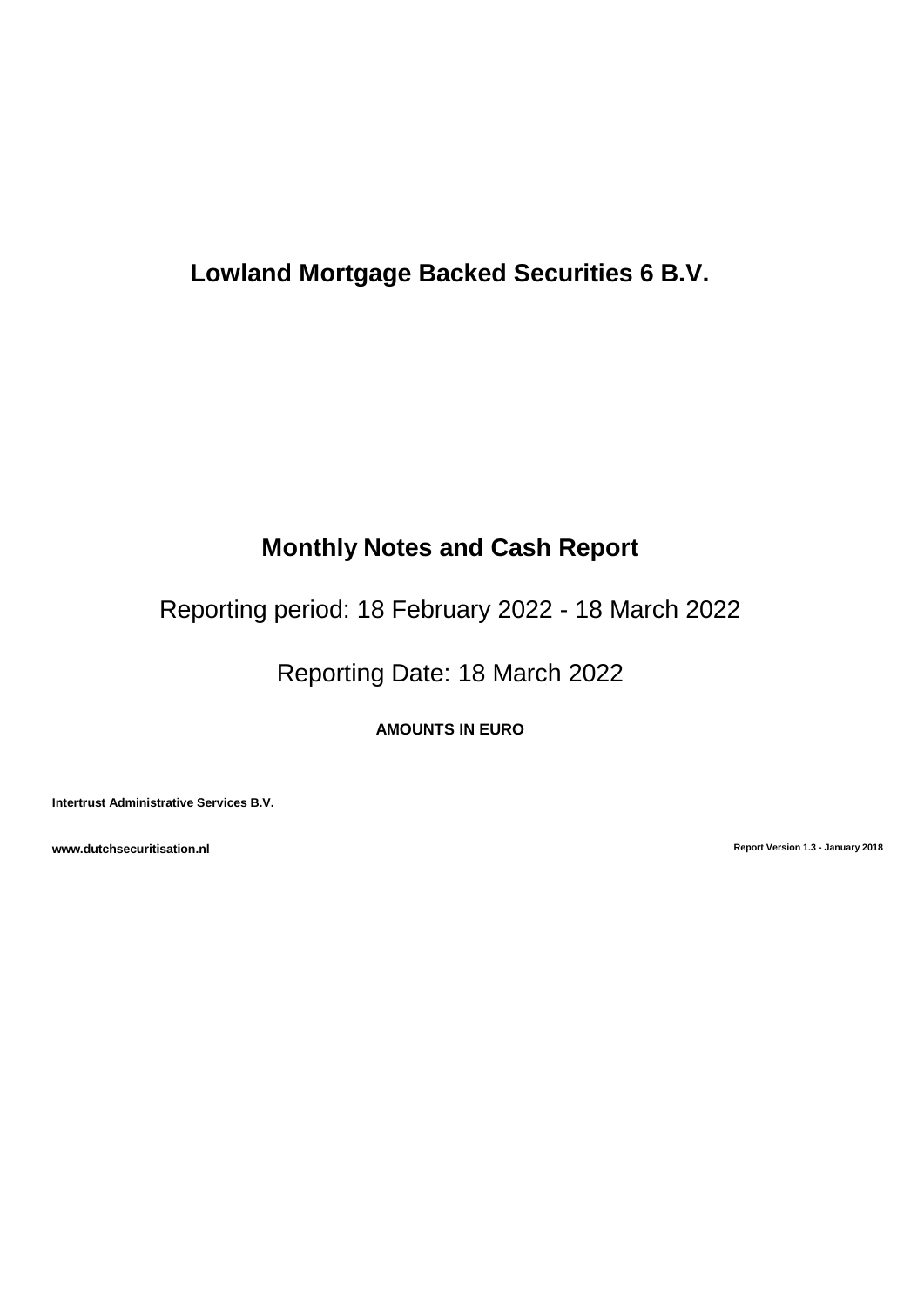# **Table of Contents**

|                                                   | Page |
|---------------------------------------------------|------|
| <b>Key Dates</b>                                  | 3    |
| <b>Bond Report</b>                                | 4    |
| Revenue Priority of Payments                      | 6    |
| <b>Redemption Priority of Payments</b>            |      |
| <b>Issuer Accounts</b>                            | 9    |
| Additional Information                            | 10   |
| <b>Triggers and Portfolio Limits</b>              | 12   |
| <b>Counterparty Credit Ratings &amp; Triggers</b> | 13   |
| Glossary                                          | 14   |
| Contact Information                               | 17   |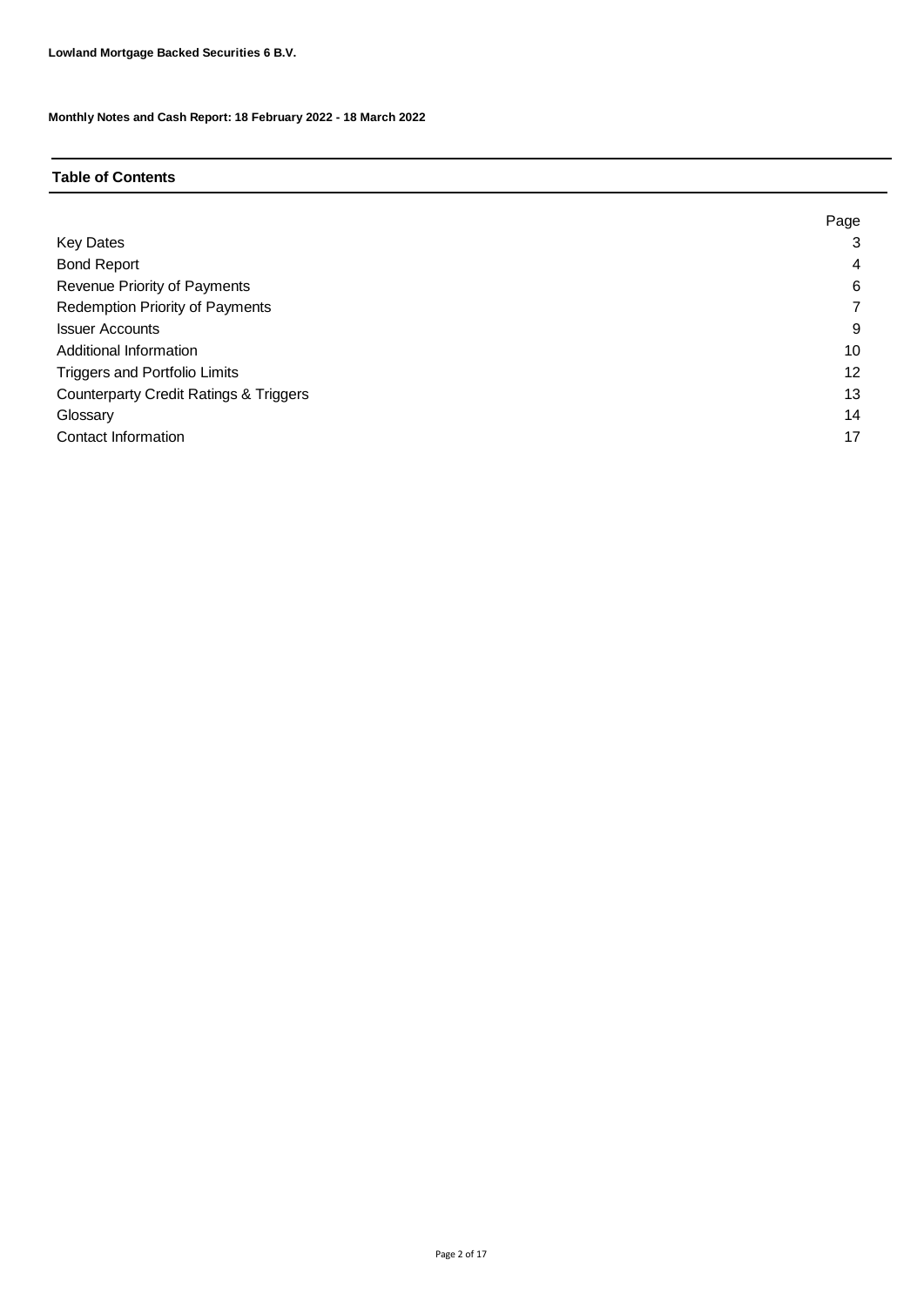## **Key Dates**

| <b>Note Class</b>                        | Class A2<br><b>Class B</b><br>Class A1<br>Class C |                            |                            | Class D                    |                            |                              |
|------------------------------------------|---------------------------------------------------|----------------------------|----------------------------|----------------------------|----------------------------|------------------------------|
|                                          |                                                   |                            |                            |                            |                            |                              |
| <b>Key Dates</b>                         |                                                   |                            |                            |                            |                            |                              |
| <b>Closing Date</b>                      | 22 Oct 2018                                       | 22 Oct 2018                | 22 Oct 2018                | 22 Oct 2018                | 22 Oct 2018                | 22 Oct 2018                  |
| First Optional Redemption Date           | 18 Oct 2023                                       | 18 Oct 2023                | 18 Oct 2023                | 18 Oct 2023                | 18 Oct 2023                | 18 Oct 2023                  |
| Step Up Date                             | N/A                                               | N/A                        | N/A                        | N/A                        | N/A                        | N/A                          |
| Original Weighted Average Life           | N/A                                               | N/A                        | N/A                        | N/A                        | N/A                        | N/A                          |
| (expected)<br><b>Final Maturity Date</b> | 18 Oct 2055                                       | 18 Oct 2055                | 18 Oct 2055                | 18 Oct 1955                | 18 Oct 1955                | 18 Oct 1955                  |
|                                          |                                                   |                            |                            |                            |                            |                              |
| Portfolio Date                           | 28 Feb 2022                                       | 28 Feb 2022                | 28 Feb 2022                | 28 Feb 2022                | 28 Feb 2022                | 28 Feb 2022                  |
| <b>Determination Date</b>                | 16 Mar 2022                                       | 16 Mar 2022                | 16 Mar 2022                | 16 Mar 2022                | 16 Mar 2022                | 16 Mar 2022                  |
| Interest Payment Date                    | 18 Mar 2022                                       | 18 Mar 2022                | N/A                        | N/A                        | N/A                        | N/A                          |
| <b>Principal Payment Date</b>            | 18 Mar 2022                                       | 18 Mar 2022                | 18 Mar 2022                | 18 Mar 2022                | 18 Mar 2022                | 18 Mar 2022                  |
| <b>Current Reporting Period</b>          | 18 Feb 2022                                       | 18 Feb 2022                | 18 Feb 2022                | 18 Feb 2022                | 18 Feb 2022                | 18 Feb 2022 -                |
| Previous Reporting Period                | 18 Mar 2022<br>18 Jan 2022                        | 18 Mar 2022<br>18 Jan 2022 | 18 Mar 2022<br>18 Jan 2022 | 18 Mar 2022<br>18 Jan 2022 | 18 Mar 2022<br>18 Jan 2022 | 18 Mar 2022<br>18 Jan 2022 - |
|                                          | 18 Feb 2022                                       | 18 Feb 2022                | 18 Feb 2022                | 18 Feb 2022                | 18 Feb 2022                | 18 Feb 2022                  |
|                                          |                                                   |                            |                            |                            |                            |                              |
| <b>Accrual Start Date</b>                | 18 Feb 2022                                       | 18 Feb 2022                | N/A                        | N/A                        | N/A                        | N/A                          |
| <b>Accrual End Date</b>                  | 18 Mar 2022                                       | 18 Mar 2022                | N/A                        | N/A                        | N/A                        | N/A                          |
| Accrual Period (in days)                 | 28                                                | 30                         | N/A                        | N/A                        | N/A                        | N/A                          |
| Fixing Date Reference Rate               | 16 Feb 2022                                       | N/A                        | N/A                        | N/A                        | N/A                        | N/A                          |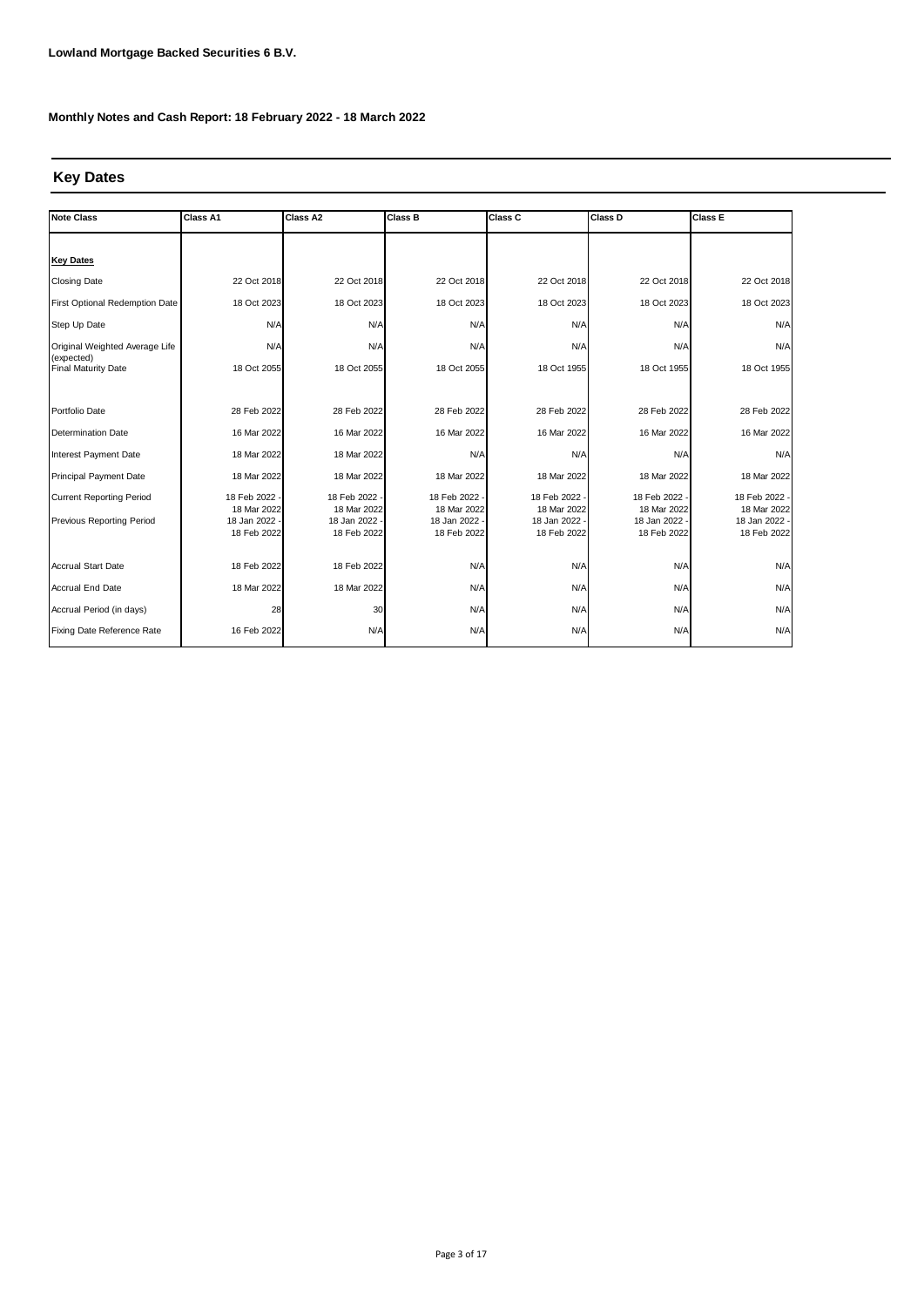## **Bond Report**

| <b>Note Class</b>                                                          | Class A1                                               | Class A2                                               | Class B                                         | Class C                                                | Class D                                                | Class E                                                |
|----------------------------------------------------------------------------|--------------------------------------------------------|--------------------------------------------------------|-------------------------------------------------|--------------------------------------------------------|--------------------------------------------------------|--------------------------------------------------------|
|                                                                            |                                                        |                                                        |                                                 |                                                        |                                                        |                                                        |
| General information                                                        |                                                        |                                                        |                                                 |                                                        |                                                        |                                                        |
| Issuer                                                                     | Lowland Mortgage<br><b>Backed Securities 6</b><br>B.V. | Lowland Mortgage<br><b>Backed Securities 6</b><br>B.V. | Lowland Mortgage<br>Backed Securities 6<br>B.V. | Lowland Mortgage<br><b>Backed Securities 6</b><br>B.V. | Lowland Mortgage<br><b>Backed Securities 6</b><br>B.V. | Lowland Mortgage<br><b>Backed Securities 6</b><br>B.V. |
| Legal Entity Identifier (LEI)                                              | 724500QX447Z5BL66C79                                   | 724500QX447Z5BL66C79                                   | 724500QX447Z5BL66C79                            | 724500QX447Z5BL66C79                                   | 724500QX447Z5BL66C79                                   | 724500QX447Z5BL66C79                                   |
| <b>ISIN Code</b>                                                           | XS1895557848                                           | XS1895558143                                           | XS1895559034                                    | XS1895559620                                           | XS1895559893                                           | XS1895560040                                           |
| Common code                                                                | 189555784                                              | 189555814                                              | 189555903                                       | 189555962                                              | 189555989                                              | 189556004                                              |
| Security code                                                              |                                                        |                                                        |                                                 |                                                        |                                                        |                                                        |
| Stock Exchange Listing(s)                                                  | Euronext Exchange                                      | Euronext Exchange                                      | Euronext Exchange                               | Euronext Exchange                                      | Euronext Exchange                                      | Euronext Exchange                                      |
| Currency                                                                   | <b>EUR</b>                                             | <b>EUR</b>                                             | <b>EUR</b>                                      | <b>EUR</b>                                             | <b>EUR</b>                                             | <b>EUR</b>                                             |
| Applicable exchange rate                                                   | Not Applicable                                         | Not Applicable                                         | Not Applicable                                  | Not Applicable                                         | Not Applicable                                         | Not Applicable                                         |
| Number of Notes                                                            | 499                                                    | 22751                                                  | 625                                             | 450                                                    | 400                                                    | 275                                                    |
| Bond structure                                                             | Soft Bullet                                            | Soft Bullet                                            | Soft Bullet                                     | Soft Bullet                                            | Soft Bullet                                            | Soft Bullet                                            |
| Mortgage backed (yes / no)                                                 | Yes                                                    | Yes                                                    | Yes                                             | Yes                                                    | Yes                                                    | Yes                                                    |
| Original Credit Rating(s)<br>(S&P/Moody's/Fitch/DBRS)                      | $-$ / Aaa (sf) / AAA (sf) /                            | $-$ / Aaa (sf) / AAA (sf) /                            | - / Aa3 (sf) / AAA (sf) / -                     | $-$ / A2 (sf) / AA+ (sf) / $-$                         | - / Baa2 (sf) / A+ (sf) / -                            | $-$ / n.r. (sf) / BB+ (sf) / -                         |
| Current Credit Rating(s)<br>(S&P/Moody's/Fitch/DBRS)<br>Credit enhancement | - / Aaa (sf) / AAA (sf) / -                            | $-$ / Aaa (sf) / AAA (sf) /                            | $-$ / Aa3 (sf) / AAA (sf) / $-$                 | - / A2 (sf) / AAA (sf) / -                             | - / Baa2 (sf) / AA (sf) / -                            | - / n.r. (sf) / BBB (sf) / -                           |
| -Through reserve fund                                                      | 0.00                                                   | 0.00                                                   | 0.00                                            | 0.00                                                   | 0.00                                                   | 0.00                                                   |
| -Through subordination                                                     | 2,450,100,000.00                                       | 175,000,000.00                                         | 112,500,000.00                                  | 67,500,000.00                                          | 27,500,000.00                                          | 0.00                                                   |
| Total                                                                      | 2,450,100,000.00                                       | 175,000,000.00                                         | 112,500,000.00                                  | 67,500,000.00                                          | 27,500,000.00                                          | 0.00                                                   |
| Liquidity support                                                          |                                                        |                                                        |                                                 |                                                        |                                                        |                                                        |
| -Through cash advance facility                                             | 34,875,000.00                                          | 34,875,000.00                                          | N/A                                             | N/A                                                    | N/A                                                    | N/A                                                    |
| -Through reserve fund                                                      | 0.00                                                   | 0.00                                                   | N/A                                             | N/A                                                    | N/A                                                    | N/A                                                    |
| Total                                                                      | 34,875,000.00                                          | 34,875,000.00                                          | N/A                                             | N/A                                                    | N/A                                                    | N/A                                                    |
|                                                                            |                                                        |                                                        |                                                 |                                                        |                                                        |                                                        |

Transaction compliant with retention requirements\*

Yes \*

| Percentage retained at Closing                          | 100.00% | 100.00% | 100.00% | 100.00% | 100.00% | 100.00% |
|---------------------------------------------------------|---------|---------|---------|---------|---------|---------|
| Date<br>Percentage placed at Closing                    | 0.00%   | 0.00%   | 0.00%   | 0.00%   | 0.00%   | 0.00%   |
| Date (privately and/or publicly)                        |         |         |         |         |         |         |
| Total                                                   | 100.00% | 100.00% | 100.00% | 100.00% | 100.00% | 100.00% |
| Percentage retained at                                  | 100.00% | 100.00% | 100.00% | 100.00% | 100.00% | 100.00% |
| <b>Reporting Date</b><br>Percentage placed at Reporting | 0.00%   | 0.00%   | 0.00%   | 0.00%   | 0.00%   | 0.00%   |
| Date (privately and/or publicly)<br>Total               | 100.00% | 100.00% | 100.00% | 100.00% | 100.00% | 100.00% |
|                                                         |         |         |         |         |         |         |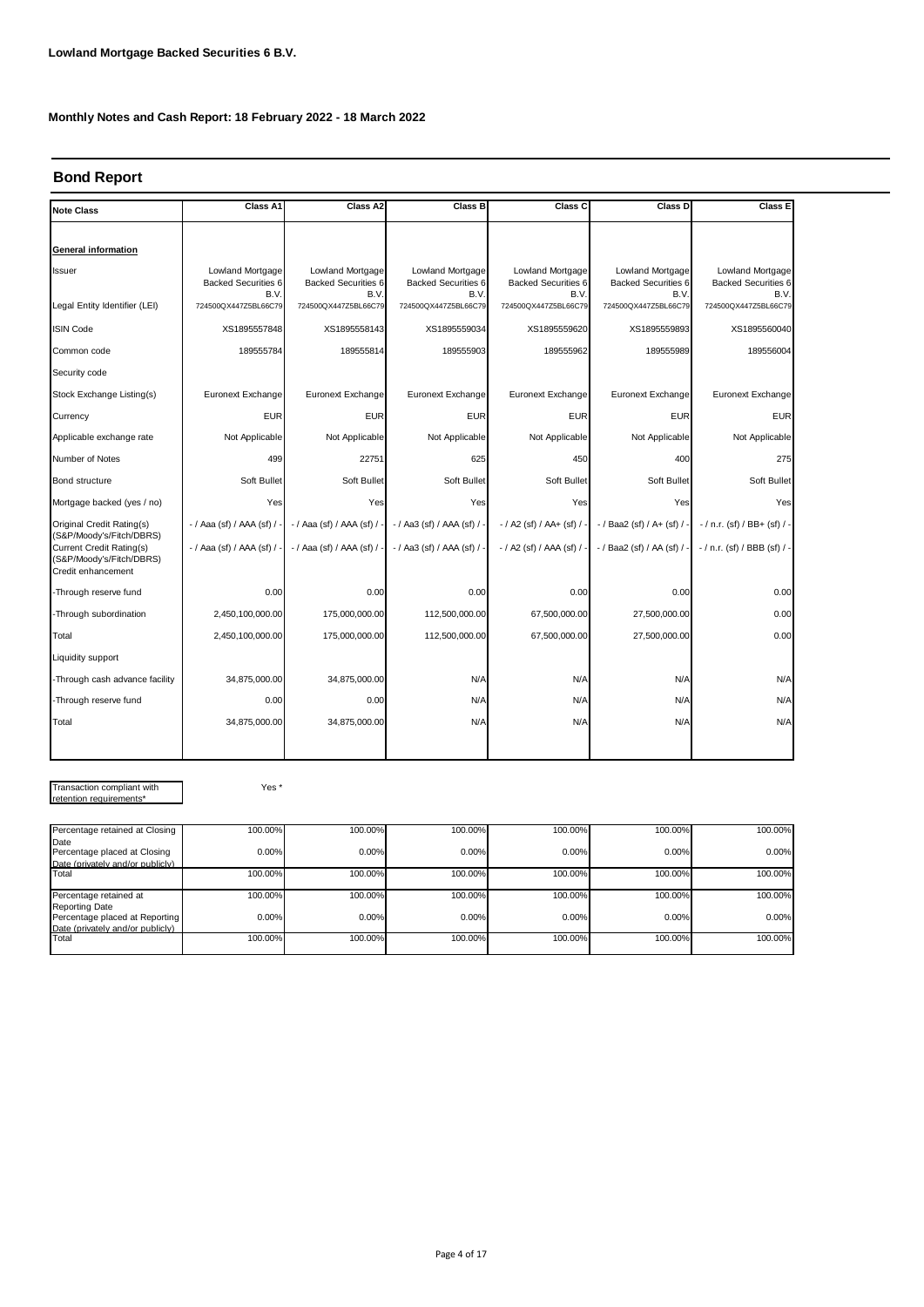# **Bond Report (2)**

| <b>Note Class</b>                                  | Class A1      | Class A2         | Class B       | Class C       | Class D       | Class E       |
|----------------------------------------------------|---------------|------------------|---------------|---------------|---------------|---------------|
|                                                    |               |                  |               |               |               |               |
| <b>Principal information</b>                       |               |                  |               |               |               |               |
| Original Principal Balance                         | 49,900,000.00 | 2,275,100,000.00 | 62,500,000.00 | 45,000,000.00 | 40,000,000.00 | 27,500,000.00 |
| Principal Balance before<br>Payment                | 49,900,000.00 | 2,275,100,000.00 | 62,500,000.00 | 45,000,000.00 | 40,000,000.00 | 27,500,000.00 |
| <b>Total Principal Payments</b>                    | 0.00          | 0.00             | 0.00          | 0.00          | 0.00          | 0.00          |
| Principal Balance after Payment                    | 49,900,000.00 | 2,275,100,000.00 | 62,500,000.00 | 45,000,000.00 | 40,000,000.00 | 27,500,000.00 |
| Principal Balance per Note                         | 100,000.00    | 100,000.00       | 100,000.00    | 100,000.00    | 100,000.00    | 100,000.00    |
| before Pavment<br>Previous Factor                  | 1.00000       | 1.00000          | 1.00000       | 1.00000       | 1.00000       | 1.00000       |
| Principal Payments per Note                        | 0.00          | 0.00             | 0.00          | 0.00          | 0.00          | 0.00          |
| Balance after Payment per Note                     | 100,000.00    | 100,000.00       | 100,000.00    | 100,000.00    | 100,000.00    | 100,000.00    |
| <b>Current Factor</b>                              | 1.00000       | 1.00000          | 1.00000       | 1.00000       | 1.00000       | 1.00000       |
|                                                    |               |                  |               |               |               |               |
| <b>Principal Deficiency Ledger</b>                 |               |                  |               |               |               |               |
| PDL Balance Previous Interest                      | 0.00          | 0.00             | 0.00          | 0.00          | 0.00          | 0.00          |
| Payment Date<br>Additions to PDL in current        | 0.00          | 0.00             | 0.00          | 0.00          | 0.00          | 0.00          |
| reporting period<br>Releases from PDL in current   | 0.00          | 0.00             | 0.00          | 0.00          | 0.00          | 0.00          |
| reporting period<br>PDL Balance Current Interest   | 0.00          | 0.00             | 0.00          | 0.00          | 0.00          | 0.00          |
| Payment Date<br><b>Cumulative Additions to PDL</b> | 0.00          | 0.00             | 0.00          | 0.00          | 0.00          | 328,702.56    |
| Cumulative Releases from PDL                       | 0.00          | 0.00             | 0.00          | 0.00          | 0.00          | 328,702.56    |
|                                                    |               |                  |               |               |               |               |
| Interest information                               |               |                  |               |               |               |               |
| <b>Accrual Start Date</b>                          | 18 Feb 22     | 18 Feb 22        | N/A           | N/A           | N/A           | N/A           |
| Accrual End Date                                   | 18 Mar 22     | 18 Mar 22        | N/A           | N/A           | N/A           | N/A           |
| Accrual Period (in days)                           | 28            | 30               | N/A           | N/A           | N/A           | N/A           |
| Fixing Date Reference Rate                         | 16 Feb 22     | N/A              | N/A           | N/A           | N/A           | N/A           |
| Reference Rate                                     | Euribor_1M    | N/A              | N/A           | N/A           | N/A           | N/A           |
| Coupon Reference Rate (in %)                       | $-0.558$      | N/A              | N/A           | N/A           | N/A           | N/A           |
| Margin (in bps)                                    | 50.00         | N/A              | N/A           | N/A           | N/A           | N/A           |
| Step Up Margin (in bps)                            | N/A           | N/A              | N/A           | N/A           | N/A           | N/A           |
| Current Coupon (in bps)                            | 0.000         | 100.000          | N/A           | N/A           | N/A           | N/A           |
| Day Count Convention                               | act/360       | fixed 30/360     | N/A           | N/A           | N/A           | N/A           |
| <b>Total Interest Payments</b>                     | 0.00          | 1,895,840.83     | N/A           | N/A           | N/A           | N/A           |
| Interest Payments Per Note                         | 0.00          | 83.33            | N/A           | N/A           | N/A           | N/A           |
| Scheduled Interest Payment                         | 0.00          | 1,895,840.83     | N/A           | N/A           | N/A           | N/A           |
| <b>Current Interest Shortfall</b>                  | 0.00          | 0.00             | N/A           | N/A           | N/A           | N/A           |
| Cumulative Interest Shortfall                      | 0.00          | 0.00             | N/A           | N/A           | N/A           | N/A           |
|                                                    |               |                  |               |               |               |               |
| Total Principal + Interest                         | 0.00          | 1,895,840.83     | 0.00          | 0.00          | 0.00          | 0.00          |
| Payments                                           |               |                  |               |               |               |               |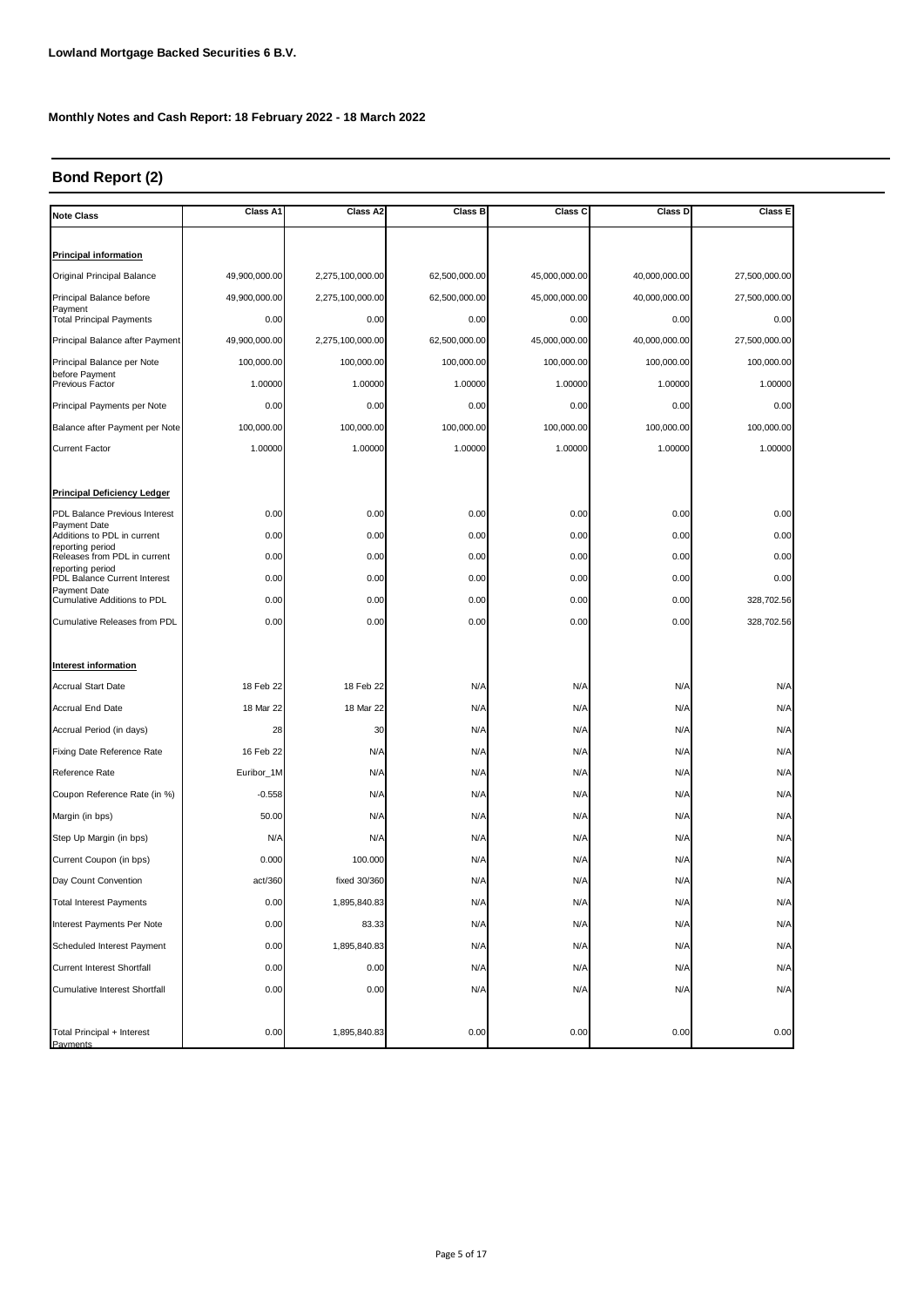## **Revenue Priority of Payments**

|                                                                                                                                                                                                                                                                                                               | <b>Previous Period</b> | <b>Current Period</b> |
|---------------------------------------------------------------------------------------------------------------------------------------------------------------------------------------------------------------------------------------------------------------------------------------------------------------|------------------------|-----------------------|
| <b>Available Revenue Funds</b>                                                                                                                                                                                                                                                                                |                        |                       |
| (i) as interest on the Mortgage Receivables less, with respect to each Savings Mortgage Receivable;                                                                                                                                                                                                           | 4,522,575.95           | 4,506,201.29          |
| (ii) as interest accrued on the Issuer Collection Account excl. the Financial Cash Collateral Ledger;                                                                                                                                                                                                         | $-11,229.81$           | $-9,748.21$           |
| (iii) as prepayment penalties under the Mortgage Receivables;                                                                                                                                                                                                                                                 | 571,102.75             | 690,028.92            |
| (iv) as Net Foreclosure Proceeds on any Mortgage Receivables to the extent such proceeds do not relate to                                                                                                                                                                                                     | 0.00                   | 0.00                  |
| principal:<br>(v) amounts to be drawn from the Issuer Collection Account and/or the Custody Cash Account equal to any Set-                                                                                                                                                                                    | 0.00                   | 0.00                  |
| Off Amount and Commingling Amount and/or the proceeds of Securities;<br>(vi) as amounts received in connection with a repurchase of Mortgage Receivables;                                                                                                                                                     | 61.872.84              | 67.989.56             |
| (vii) as amounts received in connection with a sale of Mortgage Receivables;                                                                                                                                                                                                                                  | 0.00                   | 0.00                  |
| (viii) as amounts received as post-foreclosure proceeds on the Mortgage Receivables;                                                                                                                                                                                                                          | 0.00                   | 0.00                  |
| (ix) as amounts to be drawn under the Cash Advance Facility (other than Cash Advance Facility Stand-by                                                                                                                                                                                                        | 0.00                   | 0.00                  |
| Drawings);<br>(x) as amounts deducted from the Available Principal Funds on such Notes Payment Date as Interest Shortfall;                                                                                                                                                                                    | 0.00                   | 0.00                  |
| (xi) as amounts to be drawn from the Issuer Collection Account with a corresponding debit to the Interest                                                                                                                                                                                                     | 0.00                   | 0.00                  |
| Reconciliation Ledger; and<br>(xii) any amounts standing to the credit of the Issuer Collection Account and the Custody Cash Account, after all                                                                                                                                                               | 0.00                   | 0.00                  |
| payment obligations of the Issuer under the Transaction Documents, other than towards payment of any<br>-/-<br>Less; (xiii) on the first Payment Date of each calendar year a minimum of 2,500,-;                                                                                                             | 0.00                   | 0.00                  |
| Less: (xiv) any amount to be credited to the Interest Reconciliation Ledger on the immediately succeeding<br>-/-<br>Payment Date.                                                                                                                                                                             | 0.00                   | 0.00                  |
| Total Available Revenue Funds<br><b>Revenue Priority of Payments</b>                                                                                                                                                                                                                                          | 5, 144, 321. 73        | 5,254,471.56          |
| (a) first, in or towards satisfaction, fees or other remuneration due and payable to the Directors and Security                                                                                                                                                                                               | 10,742.34              | 0.00                  |
| Trustee:                                                                                                                                                                                                                                                                                                      |                        | 264,647.12            |
| (b) second, in or towards satisfaction of an administration fee and all costs and expenses due and payable to<br>the Pool Servicers and the Issuer Administrator;                                                                                                                                             | 292,937.42             |                       |
| (c) third, in or towards satisfaction of, any amounts due and payable to (i) third parties, the Credit Rating<br>Agencies, any legal advisor, auditor and accountant, (ii) the Paying and the Reference Agent,                                                                                                | 0.00                   | 54,953.40             |
| (iii) the CAF Commitment Fee and (iv) to the Issuer Account Bank;                                                                                                                                                                                                                                             | 4,140.15               | 3,933.09              |
| (d) fourth, in or towards satisfaction of (i) any amounts due to the Cash Advance Facility Provider other than the<br>Cash Advance Facility Commitment Fee and (ii) a Cash Advance Facility Stand-by Drawing;<br>(e) fifth, in or towards satisfaction, all amounts of interest due but unpaid in respect of: | 0.00                   | 0.00                  |
| - the Senior Class A1 Notes and                                                                                                                                                                                                                                                                               | 0.00                   | 0.00                  |
| - the Senior Class A2 Notes;                                                                                                                                                                                                                                                                                  | 1.895.840.83           | 1,895,840.83          |
| (f) sixth, in or towards satisfaction of sums to be credited to the Class A Principal Deficiency Leger;                                                                                                                                                                                                       | 0.00                   | 0.00                  |
| (q) seventh, in or towards satisfaction of sums to be credited to the Class B Principal Deficiency Ledger:                                                                                                                                                                                                    | 0.00                   | 0.00                  |
| (h) eighth, in or towards satisfaction of sums to be credited to the Class C Principal Deficiency Ledger;                                                                                                                                                                                                     | 0.00                   | 0.00                  |
| (i) ninth, in or towards satisfaction of sums to be credited to the Class D Principal Deficiency Ledger;                                                                                                                                                                                                      | 0.00                   | 0.00                  |
| (j) tenth, in or towards satisfaction of sums to be credited to the Class E Principal Deficiency Ledger;                                                                                                                                                                                                      | 0.00                   | 0.00                  |
| (k) eleventh, in or towards satisfaction of gross-up amounts or additional amounts due, if any, to the Cash                                                                                                                                                                                                   | 0.00                   | 0.00                  |
| Advance Facility Provider; and<br>(I) twelfth, in or towards satisfaction of a Deferred Purchase Price Instalment to the Sellers.                                                                                                                                                                             | 2,940,660.99           | 3,035,097.12          |
| <b>Total Revenue Priority of Payments</b>                                                                                                                                                                                                                                                                     | 5,144,321.73           | 5,254,471.56          |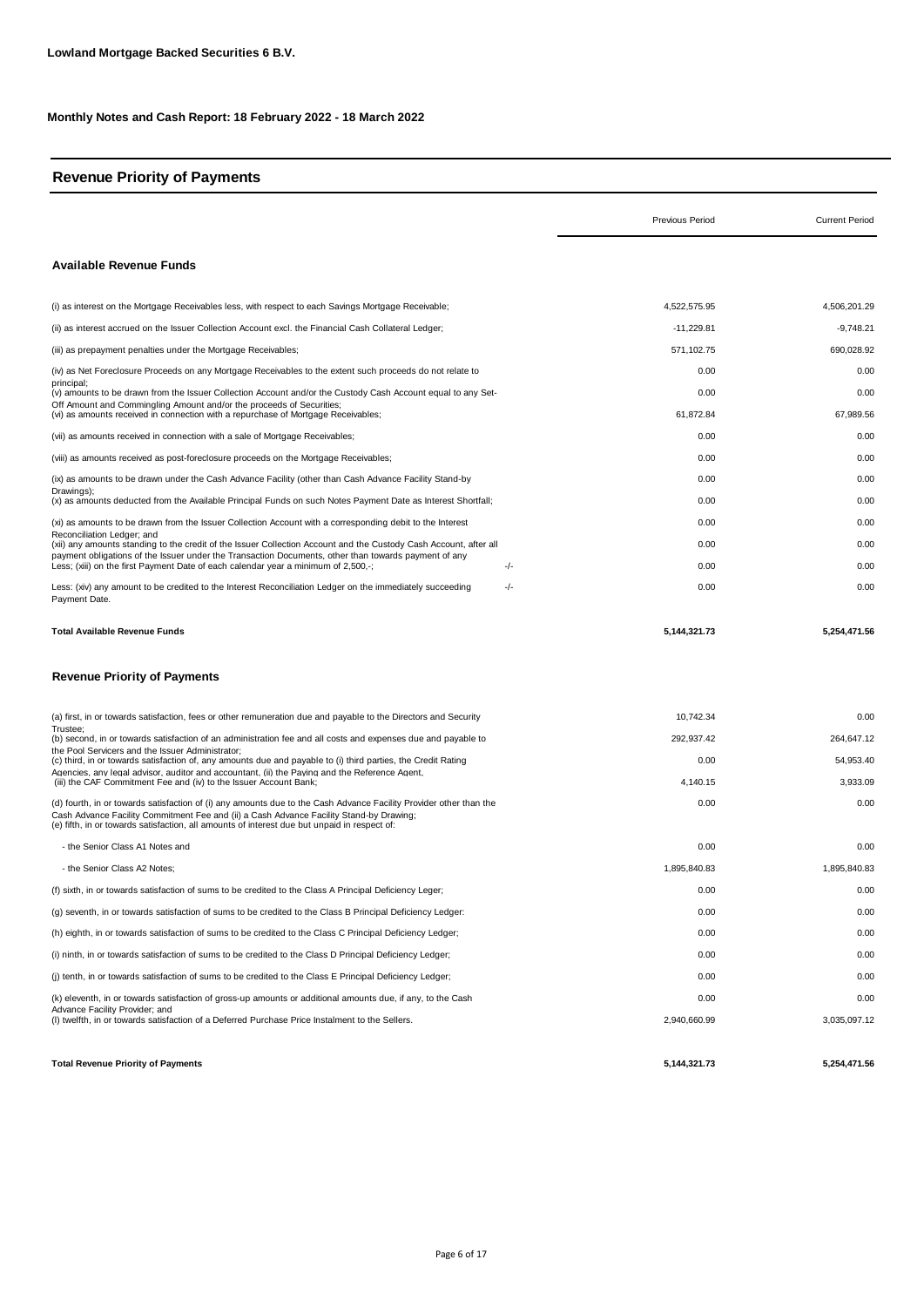## **Redemption Priority of Payments**

|                                                                                                                                                                           |     | <b>Previous Period</b> | <b>Current Period</b> |
|---------------------------------------------------------------------------------------------------------------------------------------------------------------------------|-----|------------------------|-----------------------|
| <b>Floating Rate Available Principal Funds</b>                                                                                                                            |     |                        |                       |
| (i) as repayment and prepayment of principal under the Floating Rate Mortgage Receivables;                                                                                |     | 515,285.13             | 432,742.03            |
| (ii) as partial repayment and prepayment of principal under the Floating Rate Mortgage Receivables;                                                                       |     | 13,846.33              | 13,893.50             |
| (iii) as Net Foreclosure Proceeds on any Floating Rate Mortgage Receivable to the extent such proceeds relate                                                             |     | 0.00                   | 0.00                  |
| to principal;<br>(iv) as amounts received in connection with a repurchase of Floating Rate Mortgage Receivables;                                                          |     | 0.00                   | 0.00                  |
| (v) as amounts received in connection with a sale of Floating Rate Mortgage Receivables;                                                                                  |     | 0.00                   | 0.00                  |
| (vi) as the Floating Rate Fraction of the amounts to be credited to the Principal Deficiency Ledger;                                                                      |     | 0.00                   | 0.00                  |
| (vii) as Participation Increase and as amounts to be received as Initial Participation;                                                                                   |     | 3,501.30               | 3,519.72              |
| (viii) as amounts received from the Construction Deposit Account by means of set-off with the Floating Rate                                                               |     | 0.00                   | 0.00                  |
| Mortgage Receivables;<br>(ix) as an amount equal to the part of the Reserved Amount equal to the balance standing to the credit of the                                    |     | 10.87                  | 6.40                  |
| Floating Rate Purchase Ledger; and<br>(x) as the Floating Rate Fraction of any amount to be drawn from the Principal Reconciliation Ledger.                               |     | 0.00                   | 0.00                  |
| Less: (xi) the Floating Rate Fraction of any Interest Shortfall;                                                                                                          | -/- | 0.00                   | 0.00                  |
| Less: (xii) the Floating Rate Fraction of any amount to be credited to the Principal Reconciliation Ledger;                                                               | -/- | 0.00                   | 0.00                  |
| Less: (xiii) the Initial Purchase Price of any Floating Rate Further Advance Receivables and                                                                              | -/- | 0.00                   | 831,541.86            |
| Less: (xiv) such part of the Reserved Amount to be credited to the Floating Rate Purchase Ledger on the<br>immediately succeeding Notes Payment Date.                     | -/- | 532.643.63             | -381,380.21           |
| <b>Total Floating Rate Available Principal Funds</b>                                                                                                                      |     | 0.00                   | 0.00                  |
| <b>Fixed Rate Available Principal Funds</b>                                                                                                                               |     |                        |                       |
| (i) as repayment and prepayment of principal under the Fixed Rate Mortgage Receivables;                                                                                   |     | 22, 241, 571. 47       | 22,431,058.48         |
| (ii) as partial repayment and prepayment of principal under the Fixed Rate Mortgage Receivables;                                                                          |     | 4,179,966.92           | 4,158,833.68          |
| (iii) as Net Foreclosure Proceeds on any Fixed Rate Mortgage Receivable to the extent such proceeds relate to                                                             |     | 0.00                   | 0.00                  |
| principal;<br>(iv) as amounts received in connection with a repurchase of Fixed Rate Mortgage Receivables;                                                                |     | 176,230.47             | 1,370,970.05          |
| (v) as amounts received in connection with a sale of Fixed Rate Mortgage Receivables;                                                                                     |     | 0.00                   | 0.00                  |
| (vi) as the Fixed Rate Fraction of amounts to be credited to the Principal Deficiency Ledger;                                                                             |     | 0.00                   | 0.00                  |
| (vii) as Participation Increase and as amounts to be received as Initial Participation                                                                                    |     | 444.608.42             | 472,664.84            |
| (viii) as amounts received from the Construction Deposit Account by means of set-off with the Fixed Rate                                                                  |     | 0.00                   | 0.00                  |
| Mortgage Receivables;<br>(ix) as an amount equal to the part of the Reserved Amount equal to the balance standing to the credit of the<br>Fixed Rate Purchase Ledger; and |     | 495.73                 | 291.90                |
| (x) as the Fixed Rate Fraction of any amount to be drawn from the Principal Reconciliation Ledger.                                                                        |     | 0.00                   | 0.00                  |
| Less: (xi) the Fixed Rate Fraction of any Interest Shortfall;                                                                                                             | -/- | 0.00                   | 0.00                  |
| Less: (xii) the Fixed Rate Fraction of any amount to be credited to the Principal Reconciliation Ledger.                                                                  | -/- | 0.00                   | 0.00                  |
| Less: (xiii) the Initial Purchase Price of any Fixed Rate Further Advance Receivables.                                                                                    | -/- | 27,575,218.34          | 28,052,294.96         |
| Less: (xiv) such part of the Reserved Amount to be credited to the Fixed Rate Purchase Ledger on the<br>immediately succeeding Notes Payment Date.                        | -/- | $-532,345.33$          | 381,523.99            |
| <b>Total Fixed Rate Available Principal Funds</b>                                                                                                                         |     | 0.00                   | 0.00                  |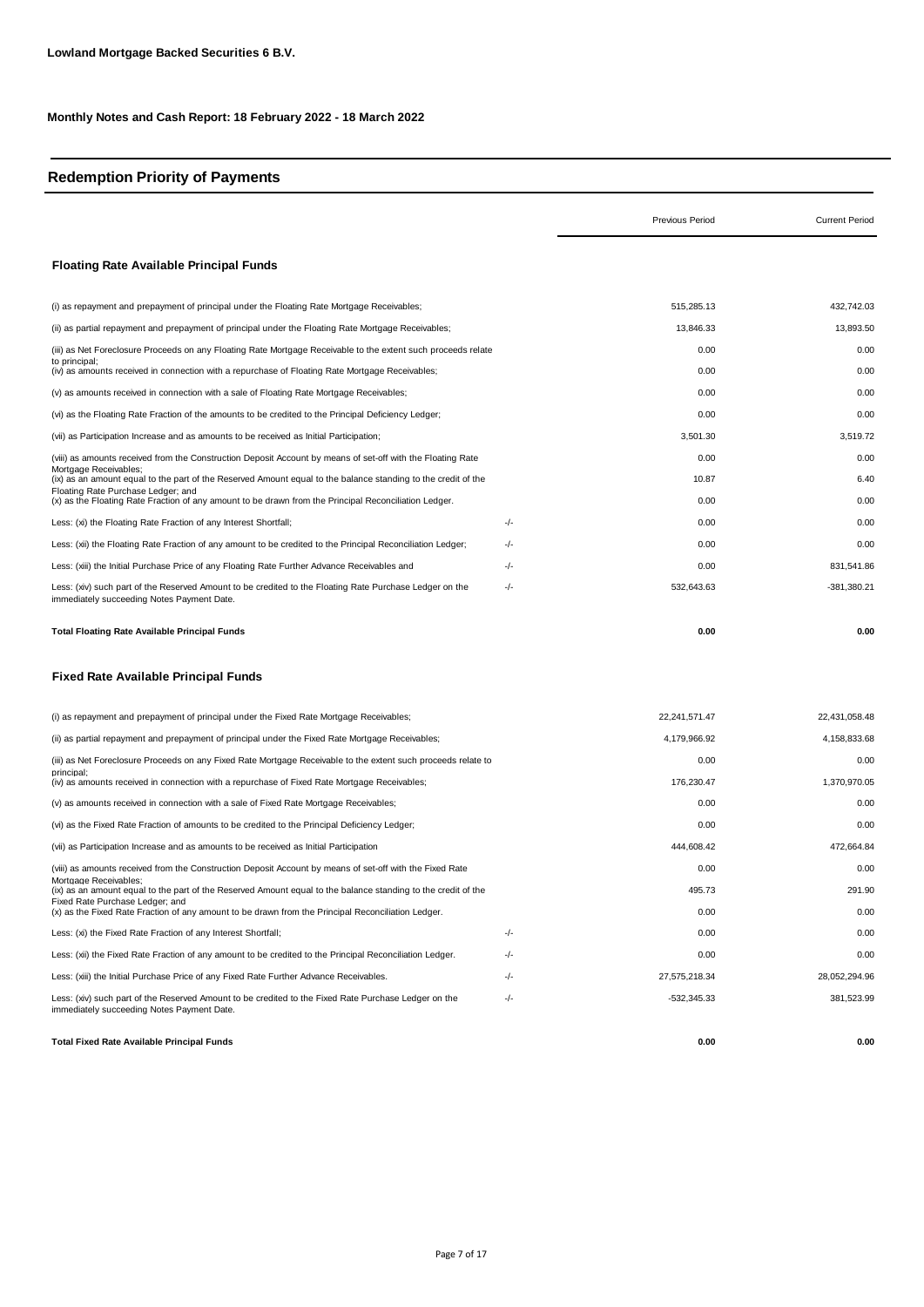## **Redemption Priority of Payments**

| <b>Total Redemption Priority of Payments</b>                                                                               | 0.00 | 0.00 |
|----------------------------------------------------------------------------------------------------------------------------|------|------|
|                                                                                                                            |      |      |
| (e) fifth, in or towards satisfaction of principal amounts due under the Subordinated Class E Notes; and                   | 0.00 | 0.00 |
| (d) fourth, in or towards satisfaction of principal amounts due under the Junior Class D Notes;                            | 0.00 | 0.00 |
| (c) third, in or towards satisfaction of principal amounts due under the Mezzanine Class C Notes;                          | 0.00 | 0.00 |
| (b) second, in or towards satisfaction of principal amounts due under the Mezzanine Class B Notes;                         | 0.00 | 0.00 |
| Senior Class A2 Notes:<br>thereafter, in or towards satisfaction of principal amounts due under the Senior Class A1 Notes; | 0.00 | 0.00 |
| (a) first, (ii) the Fixed Rate Redemption Available Amount will be applied for principal amounts due under the             | 0.00 | 0.00 |
| Senior Class A1 Notes:<br>thereafter, in or towards satisfaction of principal amounts due under the Senior Class A2 Notes; | 0.00 | 0.00 |
| (a) first, (i) the Floating Rate Redemption Available Amount will be applied for principal amounts due under the           | 0.00 | 0.00 |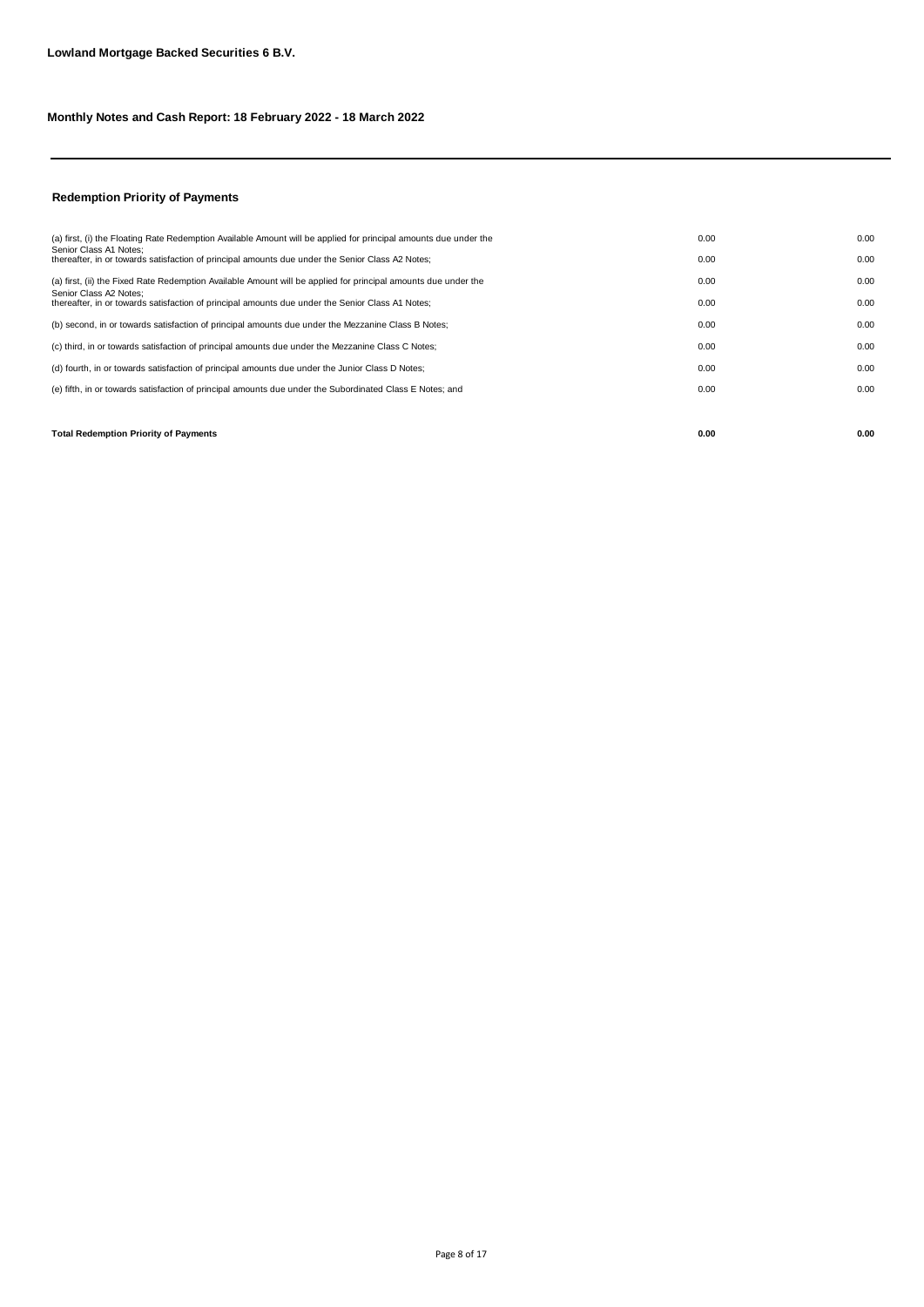#### **Issuer Accounts**

|                                                                                                                                                                                          | <b>Current Period</b> |
|------------------------------------------------------------------------------------------------------------------------------------------------------------------------------------------|-----------------------|
| <b>Floating Rate GIC Account</b><br>Issuer Transaction Account balance at the beginning of the Reporting Period<br>Issuer Transaction Account balance at the end of the Reporting Period | 9.928.14<br>9.773.62  |
| <b>Construction Deposit Account</b>                                                                                                                                                      |                       |
| Construction Deposit Account balance at the beginning of the Reporting Period                                                                                                            | 13,161,970.40         |
| Additions to the Construction Deposit Account                                                                                                                                            | 0.00                  |
| Paid from Construction Deposit Account                                                                                                                                                   | -158,965.98           |
| Construction Deposit Account balance at the end of the Reporting Period                                                                                                                  | 13.003.004.42         |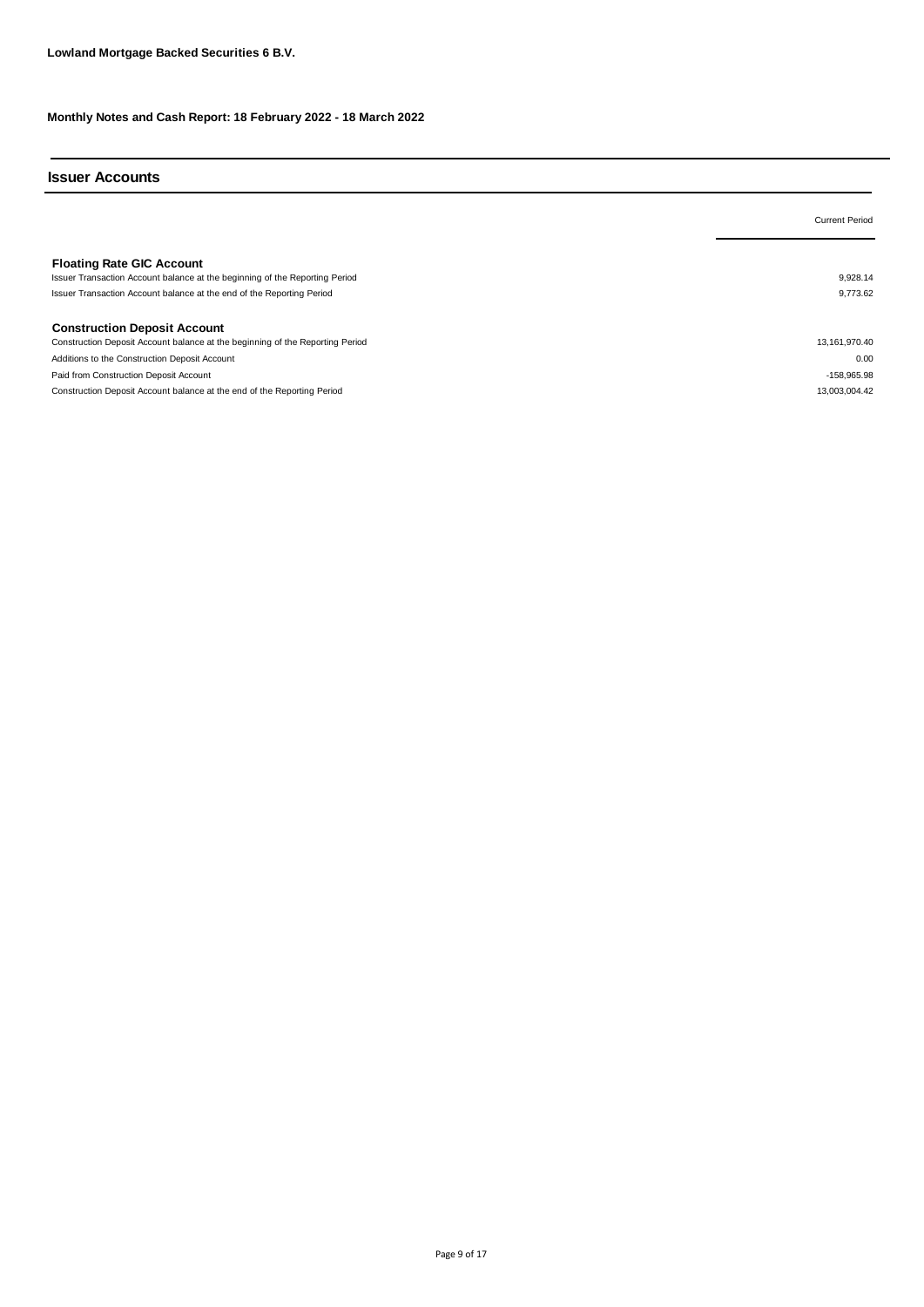# **Additional Information**

|                                                                                                            | <b>Current Period</b> |
|------------------------------------------------------------------------------------------------------------|-----------------------|
|                                                                                                            |                       |
| <b>Cash Advance Facility</b>                                                                               |                       |
| Cash Advance Facility Stand-by Drawing Amount Amount deposited in the Collection Account:                  | 0.00                  |
| Cash Advance Facility Maximum Amount current Reporting Period                                              | 34,875,000.00         |
| Cash Advance Facility Maximum Amount next Reporting Period (at the most)                                   | 34,875,000.00         |
| Interest due on Cash Advance Facility Drawings                                                             | 0.00                  |
| Interest paid on Cash Advance Facility Drawings                                                            | 0.00                  |
| Cash Advance Facility Drawn Amount at the beginning of the Reporting Period                                | 0.00                  |
| Cash Advance Facility Repayment current Reporting Period                                                   | 0.00                  |
| Cash Advance Facility Drawing current Reporting Period                                                     | 0.00                  |
| Cash Advance Facility Drawn Amount at the end of the Reporting Period                                      | 0.00                  |
| <b>Reserve Fund</b>                                                                                        |                       |
| Not applicable                                                                                             |                       |
| Set-Off Financial Cash Collateral Ledger<br>The Potential Set-Off Required Amount                          | 0.00                  |
| The Posted Set-Off Financial Cash Collateral Value, start period                                           | 0.00                  |
| Current drawing from the Set-Off Financial Cash Collateral Ledger                                          | 0.00                  |
| The Set-off Delivery Amount                                                                                | 0.00                  |
| The Set-off Return Amount                                                                                  | 0.00                  |
| Received Interest on Set-Off Financial Cash Collateral Ledger                                              | 0.00                  |
| Paid Interest on Set-Off Financial Cash Collateral Ledger                                                  | 0.00                  |
| The Posted Set-Off Financial Cash Collateral Value, end period                                             | 0.00                  |
| <b>Commingling Financial Cash Collateral Ledger</b>                                                        |                       |
| The Potential Commingling Required Amount                                                                  | 0.00                  |
| The Posted Commingling Financial Cash Collateral Value, start period                                       | 0.00                  |
| Current drawing from the Commingling Financial Cash Collateral Ledger                                      | 0.00                  |
| Commingling Delivery Amount                                                                                | 0.00                  |
| Commingling Return Amount                                                                                  | 0.00                  |
| Received Interest on Commingling Financial Cash Collateral Ledger                                          | 0.00                  |
| Paid Interest on Commingling Financial Cash Collateral Ledger                                              | 0.00<br>0.00          |
| The Posted Commingling Financial Cash Collateral Value, end period                                         |                       |
| <b>REPO Available Amount</b><br>REPO Available Amount, start period                                        | 0.00                  |
| Decrease of REPO Available Amount                                                                          | 0.00                  |
|                                                                                                            |                       |
| Increase of REPO Available Amount                                                                          | 0.00<br>0.00          |
| REPO Available Amount, end period                                                                          |                       |
| Underlying collateral in form of Equivalent Securities<br>Nominal amount of government bonds, start period | 0.00                  |
| Nominal amount of government bonds, end period                                                             | 0.00                  |
| <b>Interest Reconciliation Ledger</b>                                                                      |                       |
| Balance Interest Reconciliation Ledger, start period                                                       | 0.00                  |
| Drawings to the Interest Reconciliation Ledger                                                             | 0.00                  |
| Credits to the Interest Reconciliation Ledger                                                              | 0.00                  |
| Balance Interest Reconciliation Ledger, end period                                                         | 0.00                  |
|                                                                                                            |                       |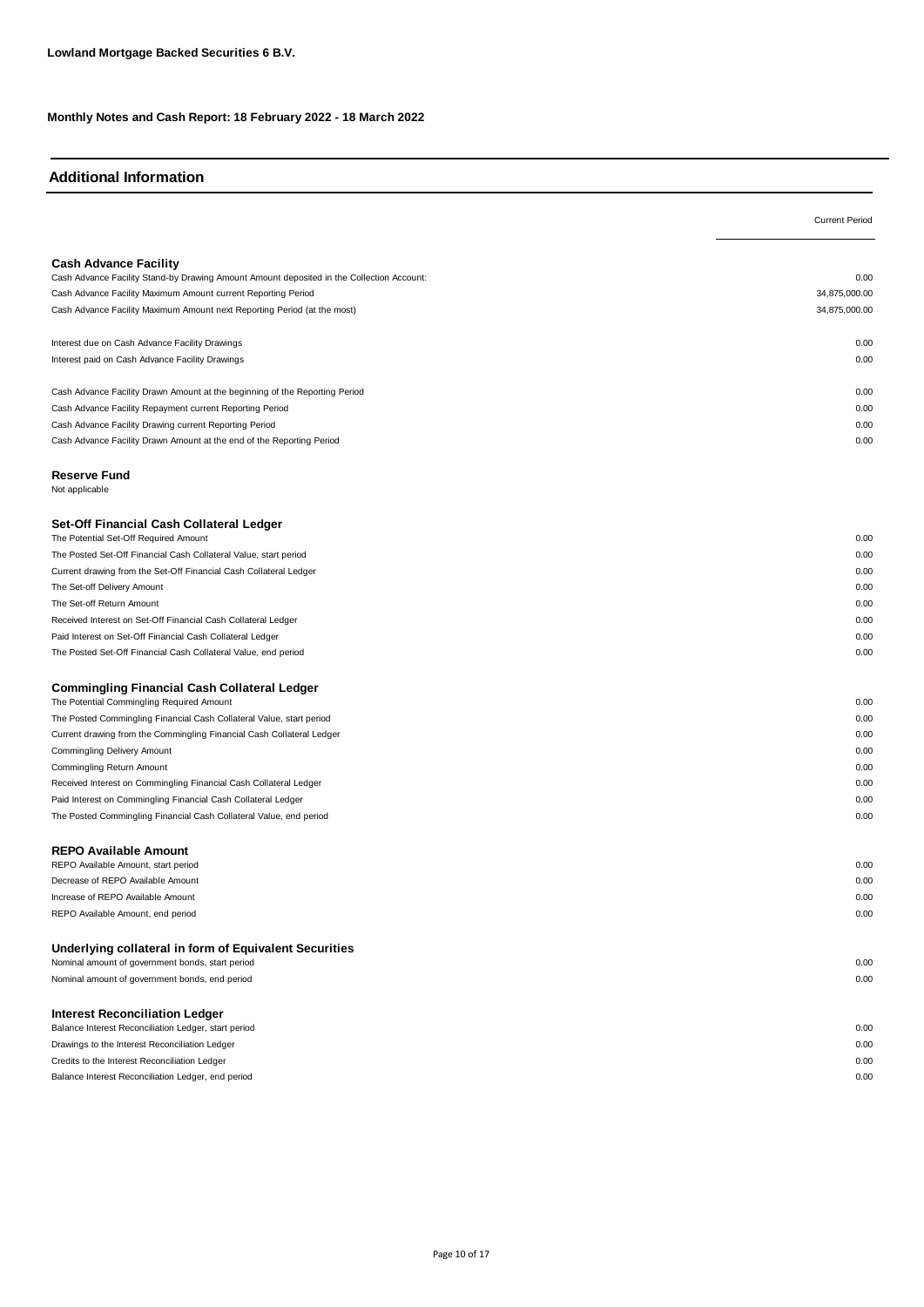| <b>Principal Reconciliation Ledger</b><br>Balance Principal Reconciliation Ledger, start period | 0.00                |
|-------------------------------------------------------------------------------------------------|---------------------|
|                                                                                                 |                     |
| Drawings to the Principal Reconciliation Ledger                                                 | 0.00                |
| Credits to the Principal Reconciliation Ledger                                                  | 0.00                |
| Balance Principal Reconciliation Ledger, end period                                             | 0.00                |
| <b>Excess Spread Margin</b><br>Not applicable                                                   |                     |
| Swap<br>Not applicable                                                                          |                     |
| Set off                                                                                         |                     |
| Total Balance of Deposits Related to Borrowers in the Mortgage Loan Portfolio:                  | 59,527,462.95       |
| Weighted Average Balance of Deposits Related to Borrowers in the Mortgage Loan Portfolio:       | 4,481.87            |
| <b>Reconciliation Assets</b>                                                                    |                     |
| Balance of Fixed Rate Mortgages at the end of the period                                        | 2,521,660,675.66    |
| Balance of Floating Rate Mortgages at the end of the period                                     | 36,423,199.65       |
| Balance of Savings related to Fixed Rate Mortgages at the end of the period                     | $-57,574,006.16$    |
| Balance of Savings related to Floating Rate Mortgages at the end of the period                  | $-510,012.93$       |
| Notes Classes A-E start of the period                                                           | $-2,500,000,000.00$ |
| <b>Total Redemptions Notes</b>                                                                  | 0.00                |

The Reserved Amount 143.78

- Difference 0.00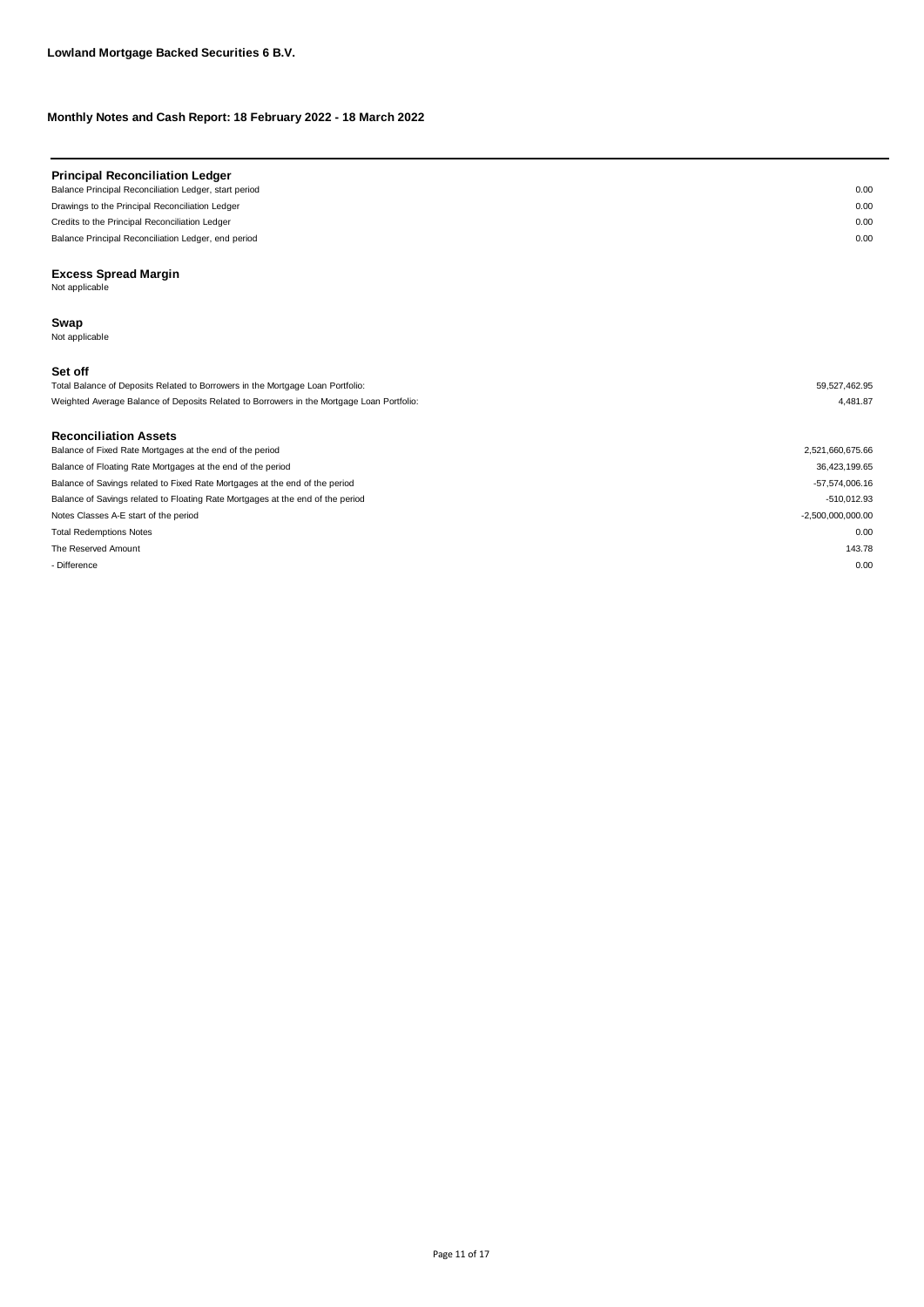# **Triggers and Portfolio Limits**

| <b>Triggers</b>                                                                                                                                                                                                                                                                                                                                                                                          | Criteria     | Realised as per<br>18/03/2022* | Ok/Breach | <b>Consequence if breached</b>                                                            |
|----------------------------------------------------------------------------------------------------------------------------------------------------------------------------------------------------------------------------------------------------------------------------------------------------------------------------------------------------------------------------------------------------------|--------------|--------------------------------|-----------|-------------------------------------------------------------------------------------------|
| (a) the Seller will represent and warrant to the Issuer and the Security Trustee the matters set out in (i) Clause 8 of the Mortgage Receivables<br>Purchase Agreement, other than those set out in Clause 8 items (hh) and (ji), with respect to the Further Advance Receivables and/or New Mortgage<br>Receivables sold on such date and (ii) Clause 9 of the Mortgage Receivables Purchase Agreement; | TRUE         | True OK                        |           | Purchase of Further Advances or<br>Substitutions not allowed                              |
| (aa) the aggregate Net Outstanding Principal Amount of all Interest-Only Mortgage Receivables divided by the aggregate Net Outstanding Principal<br>Amount of all Mortgage Receivables does not exceed 31 per cent;                                                                                                                                                                                      | TRUE         | 30.99 % OK                     |           | Purchase of Further Advances or<br>Substitutions not allowed                              |
| (b) no Assignment Notification Event has occurred and is continuing on such Notes Payment Date;                                                                                                                                                                                                                                                                                                          | TRUE         | True OK                        |           | Purchase of Further Advances or<br>Substitutions not allowed                              |
| (bb) (x) the aggregate Realised Losses in respect of all previous Mortgage Calculation Periods divided by (y) the aggregate Net Outstanding                                                                                                                                                                                                                                                              | TRUE         | 0.01% OK                       |           | Purchase of Further Advances or                                                           |
| Principal Amount of the Mortgage Receivables on the Closing Date, does not exceed 0.40 per cent;<br>(c) there has been no failure by the Seller to repurchase any Mortgage Receivable which it is required to repurchase pursuant to the Mortgage                                                                                                                                                        | <b>TRUE</b>  | True OK                        |           | Substitutions not allowed<br>Purchase of Further Advances or                              |
| Receivables Purchase Agreement;<br>(cc) the Further Advance Receivables and the New Mortgage Receivables do not result from Employee Mortgage Loans;                                                                                                                                                                                                                                                     | TRUE         | True OK                        |           | Substitutions not allowed<br>Purchase of Further Advances or                              |
| (d) the Purchase Available Amount is sufficient to pay the Initial Purchase Price for the relevant New Mortgage Receivables and the relevant Further                                                                                                                                                                                                                                                     | <b>TRUE</b>  | $-143.78$ OK                   |           | Substitutions not allowed<br>Purchase of Further Advances or                              |
| Advance Receivables;<br>(dd)a Further Advance Receivable and a New Mortgage Receivable has either a fixed rate of interest or a floating rate of interest, without any interest<br>optionality's or alternatives, such as the Interest Dampner (Rente Demper), Stable Interest (Stabiel Rente), Ceiling Interest (Plafond Rente), the Ideal                                                              | <b>TRUE</b>  | True OK                        |           | Substitutions not allowed<br>Purchase of Further Advances or<br>Substitutions not allowed |
| Interest (Ideaal Rente). Middle Interest (Middelrente), varirust, average interest rate and other caps and/or floors.                                                                                                                                                                                                                                                                                    |              |                                |           |                                                                                           |
| (e) (x) the aggregate Net Outstanding Principal Amount of all Defaulted Mortgage Loans divided by (y) the aggregate Net Outstanding Principal<br>Amount of all Mortgage Loans, each as calculated on the immediately preceding Notes Calculation Date, does not exceed 1.50 per cent.;                                                                                                                   | <b>TRUE</b>  | 0.10% OK                       |           | Purchase of Further Advances or<br>Substitutions not allowed                              |
| (ee) the aggregate Net Outstanding Principal Amount of all Investment Mortgage Loans divided by the aggregate Net Outstanding Principal Amount                                                                                                                                                                                                                                                           | TRUE         | 2.30 % OK                      |           | Purchase of Further Advances or                                                           |
| of all Mortgage Receivables does not exceed 3.2 per cent;<br>(f) the weighted average number of months elapsed since origination of all Mortgage Loans shall not fall below 30 months;                                                                                                                                                                                                                   | TRUE         | 71.29 OK                       |           | Substitutions not allowed<br>Purchase of Further Advances or                              |
| (g) the New Mortgage Receivables and/or the Further Advance Receivables have pursuant to the relevant Mortgage Conditions to be fully repaid<br>ultimately by October 2053;                                                                                                                                                                                                                              | TRUE         | 01/10/2051 OK                  |           | Substitutions not allowed<br>Purchase of Further Advances or<br>Substitutions not allowed |
| (h1) the Receivables Floating Rate Fraction will not be less than 0 per cent. and the Receivables Fixed Rate Fraction will not exceed 100 per cent;                                                                                                                                                                                                                                                      | TRUE         | 1.44% / 98.56% OK              |           | Purchase of Further Advances or                                                           |
| (h2) the Receivables Floating Rate Fraction will not exceed 10 per cent. and the Receivables Fixed Rate Fraction will not be less than 90 per cent;                                                                                                                                                                                                                                                      | <b>TRUE</b>  | 1.44% / 98.56% OK              |           | Substitutions not allowed<br>Purchase of Further Advances or                              |
| (i) the aggregate Net Outstanding Principal Amount of all Mortgage Receivables with a Net Outstanding Principal Amount equal to or higher than EUR TRUE                                                                                                                                                                                                                                                  |              | 4.51 % OK                      |           | Substitutions not allowed<br>Purchase of Further Advances or                              |
| 500,000 divided by the aggregate Net Outstanding Principal Amount of all Mortgage Receivables does not exceed 5 per cent;<br>(i) the weighted average Original Loan to Original Foreclosure Value Ratio of all Mortgage Receivables does not exceed 109 per cent;                                                                                                                                        | TRUE         | 99.91 % OK                     |           | Substitutions not allowed<br>Purchase of Further Advances or                              |
| (k) the weighted average Current Loan to Original Market Value Ratio of all Mortgage Receivables does not exceed 92 per cent;                                                                                                                                                                                                                                                                            | TRUE         | 78.82 % OK                     |           | Substitutions not allowed<br>Purchase of Further Advances or                              |
| (I) the aggregate Net Outstanding Principal Amount of the Mortgage Receivables with an Original Loan to Original Foreclosure Value Ratio higher                                                                                                                                                                                                                                                          | TRUE         | 7.23 % OK                      |           | Substitutions not allowed<br>Purchase of Further Advances or                              |
| than 120 per cent. does not exceed 13 per cent. of the aggregate Net Outstanding Principal Amount of all Mortgage Receivables;<br>(m) the aggregate Net Outstanding Principal Amount of the Mortgage Receivables with an Original Loan to Original Foreclosure Value Ratio higher                                                                                                                        | TRUE         | 40.53 % OK                     |           | Substitutions not allowed<br>Purchase of Further Advances or                              |
| than 110 per cent. does not exceed 65 per cent. of the aggregate Net Outstanding Principal Amount of all Mortgage Receivables;<br>(n) the aggregate Net Outstanding Principal Amount of the Mortgage Receivables with an Original Loan to Original Foreclosure Value Ratio higher                                                                                                                        | TRUE         | 56.17 % OK                     |           | Substitutions not allowed<br>Purchase of Further Advances or                              |
| than 100 per cent. does not exceed 79 per cent. of the aggregate Net Outstanding Principal Amount of all Mortgage Receivables;<br>(o) the aggregate Net Outstanding Principal Amount of the Mortgage Receivables with an Original Loan to Original Foreclosure Value Ratio higher                                                                                                                        | TRUE         | 73.99 % OK                     |           | Substitutions not allowed<br>Purchase of Further Advances or                              |
| than 90 per cent. does not exceed 94 per cent. of the aggregate Net Outstanding Principal Amount of all Mortgage Receivables;                                                                                                                                                                                                                                                                            | <b>TRUE</b>  |                                |           | Substitutions not allowed                                                                 |
| (p) the weighted average Loan to Income Ratio of the Mortgage Receivables does not exceed 4.1;                                                                                                                                                                                                                                                                                                           |              | 4.03 OK                        |           | Purchase of Further Advances or<br>Substitutions not allowed                              |
| (q) the aggregate Net Outstanding Principal Amount of the Mortgage Receivables with a Loan to Income Ratio higher than 6 does not exceed 3.7 per TRUE<br>cent, of the aggregate Net Outstanding Principal Amount of all Mortgage Receivables:                                                                                                                                                            |              | 3.70 % OK                      |           | Purchase of Further Advances or<br>Substitutions not allowed                              |
| (r) the aggregate Net Outstanding Principal Amount of the Mortgage Receivables with a Loan to Income Ratio higher than 5 does not exceed 11.8<br>per cent. of the aggregate Net Outstanding Principal Amount of all Mortgage Receivables;                                                                                                                                                                | TRUE         | 9.85 % OK                      |           | Purchase of Further Advances or<br>Substitutions not allowed                              |
| (s) the aggregate Net Outstanding Principal Amount of the Mortgage Receivables with a Loan to Income Ratio higher than 4 does not exceed 59 per TRUE<br>cent. of the aggregate Net Outstanding Principal Amount of all Mortgage Receivables;                                                                                                                                                             |              | 42.41 % OK                     |           | Purchase of Further Advances or<br>Substitutions not allowed                              |
| (t) the aggregate Net Outstanding Principal Amount of the Mortgage Receivables from Borrowers which are employed is at least 95 per cent. of the<br>aggregate Net Outstanding Principal Amount of all Mortgage Receivables;                                                                                                                                                                              | <b>ITRUE</b> | 96.14 % OK                     |           | Purchase of Further Advances or<br>Substitutions not allowed                              |
| (u) the aggregate Net Outstanding Principal Amount of the Mortgage Receivables due by Borrowers which are self-employed does not exceed 3 per TRUE<br>cent, of the aggregate Net Outstanding Principal Amount of all Mortgage Receivables:                                                                                                                                                               |              | 2.54 % OK                      |           | Purchase of Further Advances or<br>Substitutions not allowed                              |
| (v) there is no balance on the Principal Deficiency Ledger;                                                                                                                                                                                                                                                                                                                                              | TRUE         | True OK                        |           | Purchase of Further Advances or<br>Substitutions not allowed                              |
| (w) no part of the Available Principal Funds on such Notes Payment Date is used to make good any Interest Shortfall as item (x) of the Available                                                                                                                                                                                                                                                         | <b>TRUE</b>  | True OK                        |           | Purchase of Further Advances or                                                           |
| Revenue Funds;<br>(x) the aggregate Net Outstanding Principal Amount of the New Mortgage Receivables and the Further Advance Receivables purchased on such                                                                                                                                                                                                                                               | <b>TRUE</b>  | 18.66% OK                      |           | Substitutions not allowed<br>Purchase of Further Advances or                              |
| Notes Payment Date and on the eleven immediately preceding Notes Payment Dates divided by the aggregate Net Outstanding Principal Amount of<br>all Mortgage Receivables on the Closing Date does not exceed 20 per cent. The Issuer and the Seller may agree to a higher percentage, subject to                                                                                                          |              |                                |           | Substitutions not allowed                                                                 |
| the confirmation of Moody's and Fitch that the ratings will not be adversely affected as a result thereof:<br>(y) the aggregate Net Outstanding Principal Amount of all NHG Mortgage Receivables divided by the aggregate Net Outstanding Principal Amount of TRUE                                                                                                                                       |              | 45.14 % OK                     |           | Purchase of Further Advances or                                                           |
| all Mortgage Receivables is equal to or higher than 45 per cent:<br>(z) the Aggregate Construction Deposit Amount does not exceed EUR 34,000,000;                                                                                                                                                                                                                                                        | TRUE         | 13,003,004.42 OK               |           | Substitutions not allowed<br>Purchase of Further Advances or                              |
|                                                                                                                                                                                                                                                                                                                                                                                                          |              |                                |           | Substitutions not allowed                                                                 |
| * Portfolio after Repurchases and Replenishment                                                                                                                                                                                                                                                                                                                                                          |              |                                |           |                                                                                           |

| <b>Substitution Triggers</b>                                                                                                                                                                                                                                                                                                                                                                        | <b>Criteria</b> | Realised as per<br>18/03/2022* | Ok/Breach | Consequence if breached                                                    |
|-----------------------------------------------------------------------------------------------------------------------------------------------------------------------------------------------------------------------------------------------------------------------------------------------------------------------------------------------------------------------------------------------------|-----------------|--------------------------------|-----------|----------------------------------------------------------------------------|
| (d) the Seller resets the Mortgage Interest Rate in respect of a Floating Rate Mortgage Receivable and as a result thereof the weighted average<br>margin would fall or falls below 0.5 per cent. above Euribor for one month deposits;<br>(e) the Seller agrees to set the Mortgage Interest Rate in respect of a Fixed Rate Mortgage Receivable and as a result thereof the weighted average TRUE | <b>TRUE</b>     | 1.84 % OK<br>2.16 % OK         |           | Purchase of Further Advances or<br>Substitutions not allowed<br>Repurchase |
| interest rate would fall or falls below 1.0 per cent.;                                                                                                                                                                                                                                                                                                                                              |                 |                                |           |                                                                            |

\* Portfolio after Repurchases and Replenishment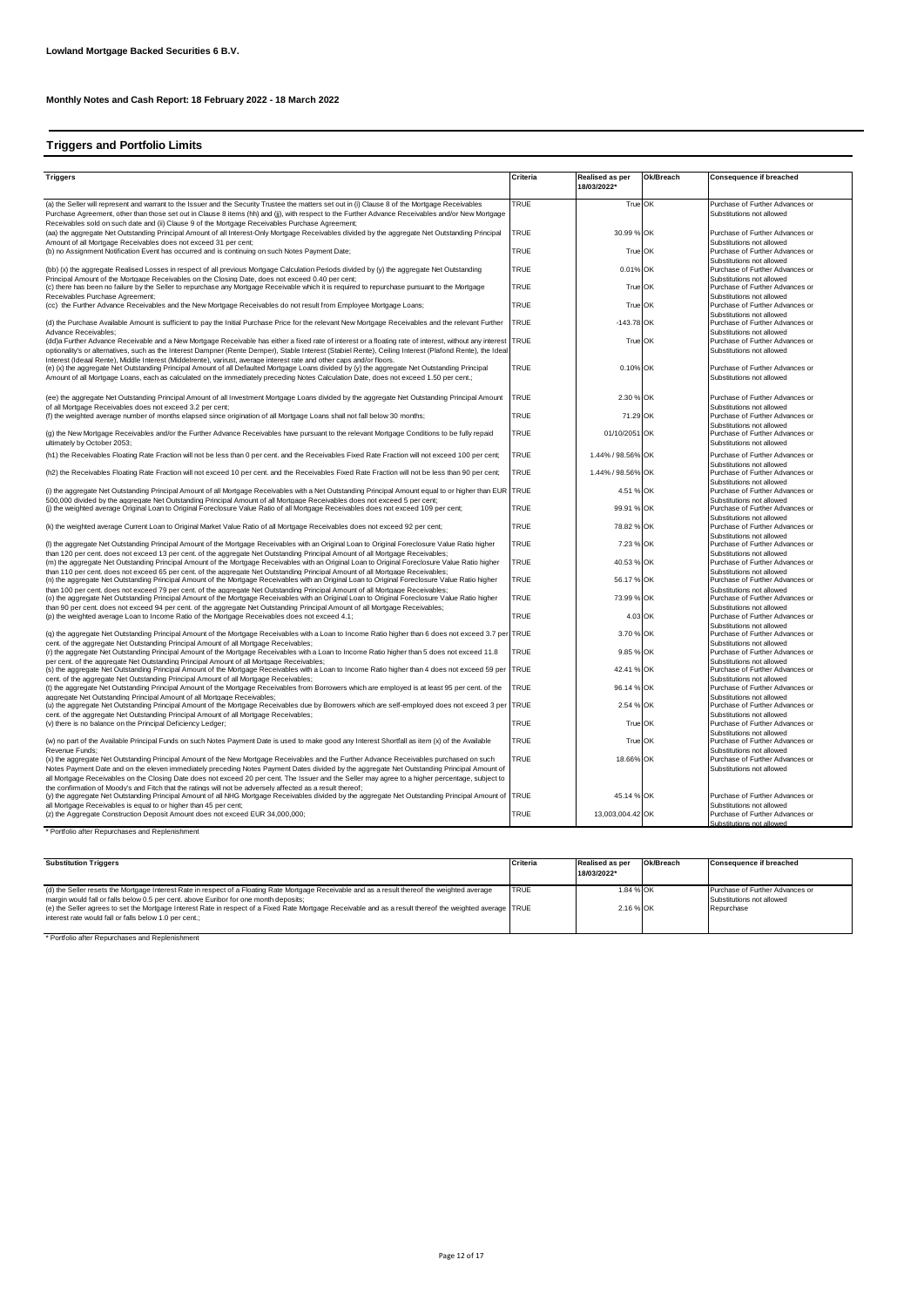# **Counterparty Credit Ratings & Triggers**

**Counterparty Credit Ratings**

|                                                  |                   |      |                          | S&P (ST/LT)       |                   | Moody's (ST/LT)   | Fitch (ST/LT)       |                   |                          | <b>DBRS (ST/LT)</b>   |                                                                                                                         |
|--------------------------------------------------|-------------------|------|--------------------------|-------------------|-------------------|-------------------|---------------------|-------------------|--------------------------|-----------------------|-------------------------------------------------------------------------------------------------------------------------|
| Role                                             | Party             | Rank | Rating<br><b>Trigger</b> | Current<br>Rating | Rating<br>Trigger | Current<br>Rating | Rating<br>Trigger   | Current<br>Rating | Rating<br><b>Trigger</b> | <b>Current Rating</b> | Consequence if breached                                                                                                 |
| Cash Advance Facility Provider de Volksbank N.V. |                   |      |                          |                   | $P-1/$            | $P-1/$            | F1/A                | $F1/A-$           |                          |                       | Replacement by third party; or arrange eligible guarantee; or find another solution to<br>keep current ratings of Notes |
| <b>Commingling Guarantor</b>                     | de Volksbank N.V. |      |                          |                   | /Baa1             | / A2              | F <sub>2</sub> /BBB | $F1/A-$           |                          |                       | Post collateral                                                                                                         |
| Custodian                                        | ING Bank N.V.     |      |                          |                   | $P-2$ / Baa2      | $P-1/A1$          | F <sub>2</sub> /BBB | $F1+ / AA-$       |                          |                       | Replacement by third party; or arrange eligible guarantee; or find another solution to<br>keep current ratings of Notes |
| <b>Issuer Account Bank</b>                       | ING Bank N.V.     |      |                          |                   | $P-1/$            | $P-1/$            | F1/A                | $F1+ / AA-$       |                          |                       | Replacement by third party; or arrange eligible guarantee; or find another solution to<br>keep current ratings of Notes |
| Set-off Risk Facility Provider                   | de Volksbank N.V. |      |                          |                   | /Baa3             | / A2              | F1/A                | $F1/A-$           |                          |                       | Post collateral                                                                                                         |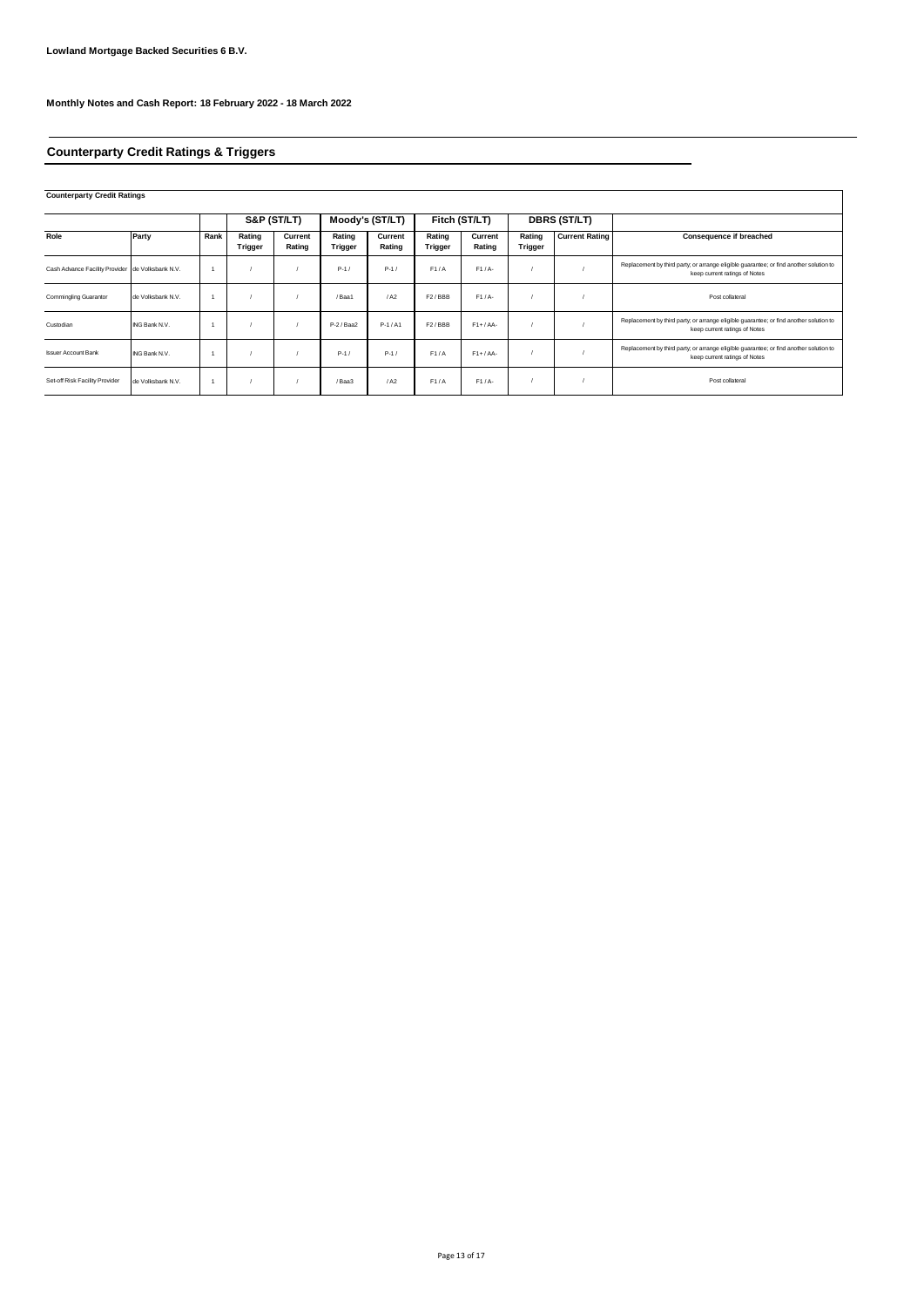**Glossary**

| Term                                               | <b>Definition / Calculation</b>                                                                                                                                                                                                                                                                                                                                                      |
|----------------------------------------------------|--------------------------------------------------------------------------------------------------------------------------------------------------------------------------------------------------------------------------------------------------------------------------------------------------------------------------------------------------------------------------------------|
| Arrears                                            | means an amount that is overdue exceeding EUR 11;                                                                                                                                                                                                                                                                                                                                    |
| Article 405 of the CRR                             | means Article 405 of Regulation (EU) No 575/2013 of the European Parliament and of the Council of 26 June 2013 on prudential                                                                                                                                                                                                                                                         |
| Article 51 of the AIFMR                            | requirements for credit institutions and investment firms and amending Regulation (EU) No 648/2012;<br>means Article 51 of the Commission Delegated Regulation No 231/2013 of 19 December 2012 supplementing Directive 2011/61/EU of the<br>European Parliament and of the Council with regard to exemptions, general operating conditions, depositaries, leverage, transparency and |
| Back-Up Servicer                                   | supervision;<br>N/A;                                                                                                                                                                                                                                                                                                                                                                 |
| Cash Advance Facility                              | means the cash advance facility as referred to in Clause 3.1 of the Cash Advance Facility Agreement;                                                                                                                                                                                                                                                                                 |
| Cash Advance Facility Maximum Available Amount     | means an amount equal to the greater of (i) 1.6 per cent. of the Principal Amount Outstanding of the Class A Notes on such date and (ii)                                                                                                                                                                                                                                             |
| Cash Advance Facility Provider                     | 0.6 per cent of the Principal Amount Outstanding of the Class A Notes as at the Closing Date.<br>means de Volksbank N.V.;                                                                                                                                                                                                                                                            |
| Cash Advance Facility Stand-by Drawing Account     | means the Issuer Collection Account on which any Cash Advance Facility Stand-by Drawing will be deposited;                                                                                                                                                                                                                                                                           |
| Constant Default Rate (CDR)                        | represents the percentage of outstanding principal balances in the pool that are in default in relation to the principal balance of the                                                                                                                                                                                                                                              |
| Constant Prepayment Rate (CPR)                     | mortgage pool;<br>means prepayment as ratio of the principal mortgage balance outstanding at the beginning of the relevant period;                                                                                                                                                                                                                                                   |
| <b>Construction Deposit</b>                        | means in relation to a Mortgage Loan, that part of the Mortgage Loan which the relevant Borrower requested to be disbursed into a<br>blocked account held in his name with the relevant Seller, the proceeds of which may be applied towards construction of, or improvements                                                                                                        |
| <b>Construction Deposit Guarantee</b>              | to, the relevant Mortgaged Asset;<br>N/A;                                                                                                                                                                                                                                                                                                                                            |
| Coupon                                             | means the interest coupons appertaining to the Notes;                                                                                                                                                                                                                                                                                                                                |
| <b>Credit Enhancement</b>                          | the combined structural features that improve the credit worthiness of the respective notes.                                                                                                                                                                                                                                                                                         |
| <b>Credit Rating</b>                               | an assessment of the credit worthiness of the notes assigned by the Credit Rating Agencies;                                                                                                                                                                                                                                                                                          |
| Curr. Loan to Original Foreclosure Value (CLTOFV)  | means the ratio calculated by dividing the current outstanding loan amount by the Orignal Foreclosure Value;                                                                                                                                                                                                                                                                         |
| Current Loan to Indexed Foreclosure Value (CLTIFV) | means the ratio calculated by dividing the current outstanding loan amount by the Indexed Foreclosure Value;                                                                                                                                                                                                                                                                         |
| Current Loan to Indexed Market Value (CLTIMV)      | means the ratio calculated by dividing the current outstanding loan amount by the Indexed Market Value;                                                                                                                                                                                                                                                                              |
| Current Loan to Original Market Value (CLTOMV)     | means the ratio calculated by dividing the current outstanding loan amount by the Original Market Value;                                                                                                                                                                                                                                                                             |
| Custodian                                          | means ING Bank N.V.                                                                                                                                                                                                                                                                                                                                                                  |
| Cut-Off Date                                       | means (i) with respect to the Mortgage Receivables purchased on the Closing Date, 30 september 2018 and (ii) with respect to Further                                                                                                                                                                                                                                                 |
|                                                    | Advance Receivables purchased on a Notes Payment Date, the first day of the month of the relevant Notes Payment Date;                                                                                                                                                                                                                                                                |
| Day Count Convention                               | means Actual/360 for the class A1 notes and 30/360 for the class A2 notes;                                                                                                                                                                                                                                                                                                           |
| Debt Service to Income                             | means the ratio calculated by dividing the amount a borrower is required to pay (in interest and principal repayments) on an annual basis<br>by the borrower(s) disposable income;                                                                                                                                                                                                   |
| Deferred Purchase Price                            | means part of the purchase price for the Mortgage Receivables equal to the sum of all Deferred Purchase Price Instalments;                                                                                                                                                                                                                                                           |
| Deferred Purchase Price Installment                | means, after application of the relevant available amounts in accordance with the relevant Priority of Payments, any amount remaining<br>after all items ranking higher than the item relating to the Deferred Purchase Price have been satisfied;                                                                                                                                   |
| Delinguency                                        | refer to Arrears;                                                                                                                                                                                                                                                                                                                                                                    |
| Economic Region (NUTS)                             | The Nomenclature of Territorial Units for Statistics (NUTS) was drawn up by Eurostat more than 30 years ago in order to provide a single<br>uniform breakdown of territorial units for the production of regional statistics for the European Union. The NUTS classification has been<br>used in EU legislation since 1988;                                                          |
| <b>Equivalent Securities</b>                       | securities equivalent to Purchased Securities under that Transaction. If and to the extent that such Purchased Securities have been<br>redeemed, the expression shall mean a sum of money equivalent to the proceeds of the redemption (other than Distributions);                                                                                                                   |
| <b>Excess Spread</b>                               | N/A;                                                                                                                                                                                                                                                                                                                                                                                 |
| <b>Excess Spread Margin</b>                        | N/A;                                                                                                                                                                                                                                                                                                                                                                                 |
| <b>Final Maturity Date</b>                         | means the Notes Payment Date falling in October 2055;                                                                                                                                                                                                                                                                                                                                |
| First Optional Redemption Date                     | means the Notes Payment Date falling in October 2023;                                                                                                                                                                                                                                                                                                                                |
| Foreclosed Mortgage Loan                           | means all mortgage rights and ancillary rights have been exercised;                                                                                                                                                                                                                                                                                                                  |
| Foreclosed NHG Loan                                | means all mortgage rights and ancillary rights have been exercised on mortgage loan that has the benefit of an NHG Guarantee;                                                                                                                                                                                                                                                        |
| Foreclosed Non NHG Loan                            | means all mortgage rights and ancillary rights have been exercised on mortgage loan that does not have the benefit of an NHG                                                                                                                                                                                                                                                         |
| Foreclosure                                        | Guarantee;<br>means forced (partial) repayment of the mortgage loan;                                                                                                                                                                                                                                                                                                                 |
| Foreclosure Value                                  | means the estimated value of the mortgaged property if the mortgaged property would be sold in a public auction;                                                                                                                                                                                                                                                                     |
| Further Advances / Modified Loans                  | "Further Advance" means a loan or a further advance to be made to a Borrower under a Mortgage Loan, which is secured by the same                                                                                                                                                                                                                                                     |
| Indexed Foreclosure Value                          | Mortgage;<br>means the estimated value of the mortgaged property if the mortgaged property would be sold in a public auction multiplied with the                                                                                                                                                                                                                                     |
| <b>Indexed Market Value</b>                        | indexation rate per the valuation date;<br>means the value of the collateral multiplied with the indexation rate per the valuation date, multiplied with the market value factor;                                                                                                                                                                                                    |
| Interest Rate Fixed Period                         | relates to the period for which mortgage loan interest has been fixed;                                                                                                                                                                                                                                                                                                               |
| <b>Issuer Account Bank</b>                         | means Rabobank.                                                                                                                                                                                                                                                                                                                                                                      |
| <b>Issuer Transaction Account</b>                  | means the Issuer Collection Account.                                                                                                                                                                                                                                                                                                                                                 |
|                                                    |                                                                                                                                                                                                                                                                                                                                                                                      |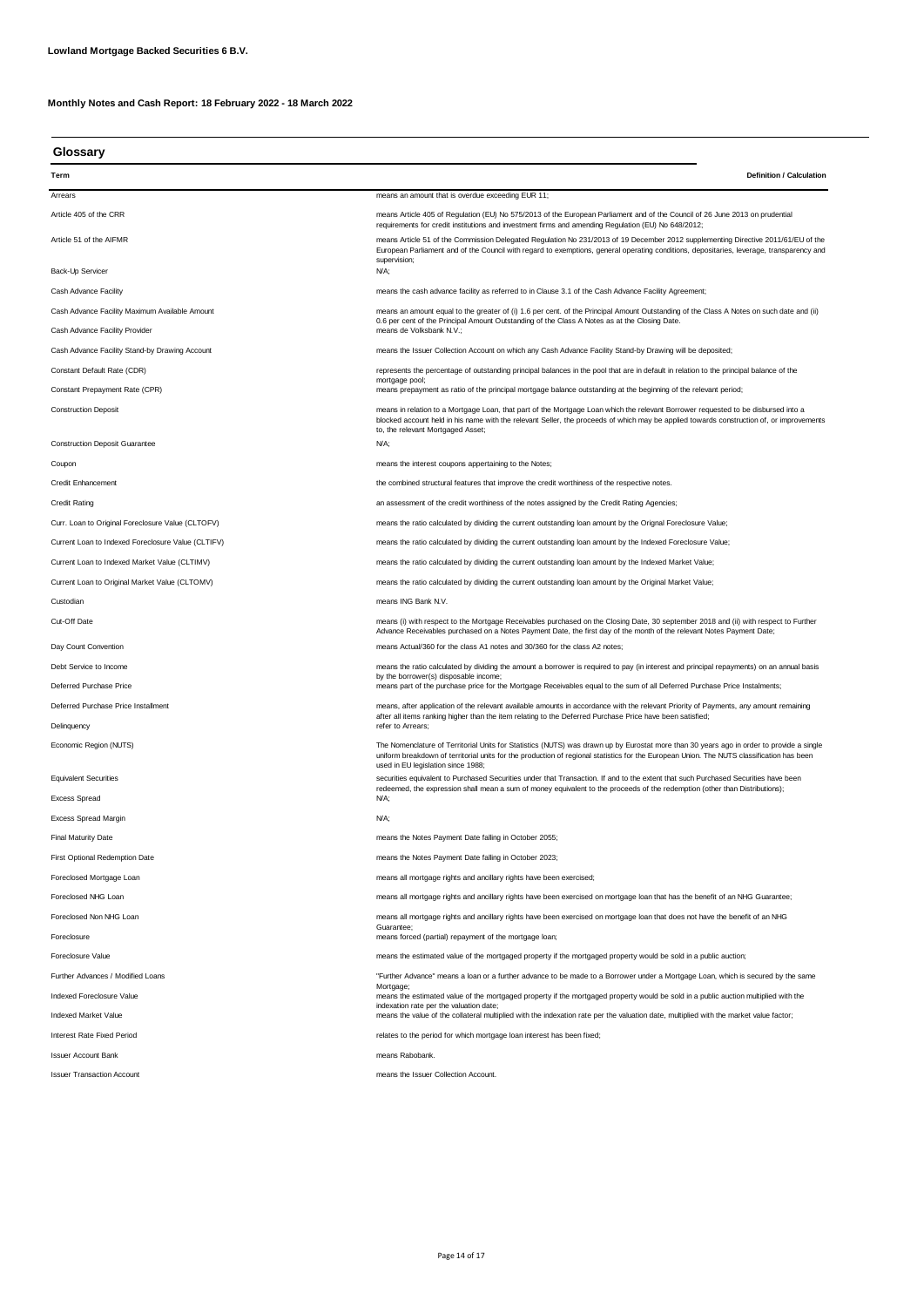| Loan to Income (LTI)                              | means the ratio calculated by dividing the original loan amount by the income of the borrower at the moment of origination of the Mortgage                                                                                                                                                                                                                                                                                                                                                                                                                                                                                                                                                                                                                                                                                                                                                                                                                                                                                                                                                                                                                                                                                                                                                                                                                                                                                                                                                                                                                                                                                                                                                                                                                                                                                                                                                                                                                                                                                                                                                                                                                                                                                                                                                                                                                                                                                                                 |
|---------------------------------------------------|------------------------------------------------------------------------------------------------------------------------------------------------------------------------------------------------------------------------------------------------------------------------------------------------------------------------------------------------------------------------------------------------------------------------------------------------------------------------------------------------------------------------------------------------------------------------------------------------------------------------------------------------------------------------------------------------------------------------------------------------------------------------------------------------------------------------------------------------------------------------------------------------------------------------------------------------------------------------------------------------------------------------------------------------------------------------------------------------------------------------------------------------------------------------------------------------------------------------------------------------------------------------------------------------------------------------------------------------------------------------------------------------------------------------------------------------------------------------------------------------------------------------------------------------------------------------------------------------------------------------------------------------------------------------------------------------------------------------------------------------------------------------------------------------------------------------------------------------------------------------------------------------------------------------------------------------------------------------------------------------------------------------------------------------------------------------------------------------------------------------------------------------------------------------------------------------------------------------------------------------------------------------------------------------------------------------------------------------------------------------------------------------------------------------------------------------------------|
| Loanpart Payment Frequency                        | Loan;<br>monthly;                                                                                                                                                                                                                                                                                                                                                                                                                                                                                                                                                                                                                                                                                                                                                                                                                                                                                                                                                                                                                                                                                                                                                                                                                                                                                                                                                                                                                                                                                                                                                                                                                                                                                                                                                                                                                                                                                                                                                                                                                                                                                                                                                                                                                                                                                                                                                                                                                                          |
| Loanpart(s)                                       | means one or more of the loan parts (leningdelen) of which a Mortgage Loan consists;                                                                                                                                                                                                                                                                                                                                                                                                                                                                                                                                                                                                                                                                                                                                                                                                                                                                                                                                                                                                                                                                                                                                                                                                                                                                                                                                                                                                                                                                                                                                                                                                                                                                                                                                                                                                                                                                                                                                                                                                                                                                                                                                                                                                                                                                                                                                                                       |
| Loss                                              | refer to Realised Loss;                                                                                                                                                                                                                                                                                                                                                                                                                                                                                                                                                                                                                                                                                                                                                                                                                                                                                                                                                                                                                                                                                                                                                                                                                                                                                                                                                                                                                                                                                                                                                                                                                                                                                                                                                                                                                                                                                                                                                                                                                                                                                                                                                                                                                                                                                                                                                                                                                                    |
| <b>Loss Severity</b>                              | means loss as a percentage of the principal outstanding at foreclosure;                                                                                                                                                                                                                                                                                                                                                                                                                                                                                                                                                                                                                                                                                                                                                                                                                                                                                                                                                                                                                                                                                                                                                                                                                                                                                                                                                                                                                                                                                                                                                                                                                                                                                                                                                                                                                                                                                                                                                                                                                                                                                                                                                                                                                                                                                                                                                                                    |
| Market Value                                      | means estimated value of the mortgaged property if the mortgaged property would be privately sold voluntarily;                                                                                                                                                                                                                                                                                                                                                                                                                                                                                                                                                                                                                                                                                                                                                                                                                                                                                                                                                                                                                                                                                                                                                                                                                                                                                                                                                                                                                                                                                                                                                                                                                                                                                                                                                                                                                                                                                                                                                                                                                                                                                                                                                                                                                                                                                                                                             |
| Mortgage Loan                                     | means the mortgage loans granted by the relevant Seller to the relevant borrowers which may consist of one or more Loan Parts as set<br>forth in the List of Mortgage Loans and, after any purchase and assignment of any New Mortgage Receivables or Further Advance<br>Receivables has taken place in accordance with the Mortgage Receivables Purchase Agreement, the relevant New Mortgage Loans<br>and/or Further Advances, to the extent not retransferred or otherwise disposed of by the Issuer;                                                                                                                                                                                                                                                                                                                                                                                                                                                                                                                                                                                                                                                                                                                                                                                                                                                                                                                                                                                                                                                                                                                                                                                                                                                                                                                                                                                                                                                                                                                                                                                                                                                                                                                                                                                                                                                                                                                                                   |
| Mortgage Loan Portfolio                           | means the portfolio of Mortgage Loans;                                                                                                                                                                                                                                                                                                                                                                                                                                                                                                                                                                                                                                                                                                                                                                                                                                                                                                                                                                                                                                                                                                                                                                                                                                                                                                                                                                                                                                                                                                                                                                                                                                                                                                                                                                                                                                                                                                                                                                                                                                                                                                                                                                                                                                                                                                                                                                                                                     |
| Mortgage Receivable(s)                            | means any and all rights of the relevant Seller (and after assignment of such rights to the Issuer, of the Issuer) against the Borrower<br>under or in connection with a Mortgage Loan, including any and all claims of the relevant Seller (or the Issuer after assignment) on the<br>Borrower as a result of the Mortgage Loan being terminated, dissolved or declared null and void;                                                                                                                                                                                                                                                                                                                                                                                                                                                                                                                                                                                                                                                                                                                                                                                                                                                                                                                                                                                                                                                                                                                                                                                                                                                                                                                                                                                                                                                                                                                                                                                                                                                                                                                                                                                                                                                                                                                                                                                                                                                                    |
| <b>NHG Guarantee</b>                              | means a guarantee (borgtocht) under the NHG Conditions granted by Stichting WEW;                                                                                                                                                                                                                                                                                                                                                                                                                                                                                                                                                                                                                                                                                                                                                                                                                                                                                                                                                                                                                                                                                                                                                                                                                                                                                                                                                                                                                                                                                                                                                                                                                                                                                                                                                                                                                                                                                                                                                                                                                                                                                                                                                                                                                                                                                                                                                                           |
| NHG Loan                                          | means a Mortgage Loan that has the benefit of an NHG Guarantee;                                                                                                                                                                                                                                                                                                                                                                                                                                                                                                                                                                                                                                                                                                                                                                                                                                                                                                                                                                                                                                                                                                                                                                                                                                                                                                                                                                                                                                                                                                                                                                                                                                                                                                                                                                                                                                                                                                                                                                                                                                                                                                                                                                                                                                                                                                                                                                                            |
| Non NHG Loan                                      | means a Mortgage Loan that does not have the benefit of an NHG Guarantee;                                                                                                                                                                                                                                                                                                                                                                                                                                                                                                                                                                                                                                                                                                                                                                                                                                                                                                                                                                                                                                                                                                                                                                                                                                                                                                                                                                                                                                                                                                                                                                                                                                                                                                                                                                                                                                                                                                                                                                                                                                                                                                                                                                                                                                                                                                                                                                                  |
| <b>Notification Events</b>                        | means any of the Assignment Notification Events and the Pledge Notification Events;                                                                                                                                                                                                                                                                                                                                                                                                                                                                                                                                                                                                                                                                                                                                                                                                                                                                                                                                                                                                                                                                                                                                                                                                                                                                                                                                                                                                                                                                                                                                                                                                                                                                                                                                                                                                                                                                                                                                                                                                                                                                                                                                                                                                                                                                                                                                                                        |
| <b>Notification Trigger</b>                       | A notification trigger is an event that when it occurs or a threshold that when it is breached, is considered to be an Assignment Notification<br>Event;                                                                                                                                                                                                                                                                                                                                                                                                                                                                                                                                                                                                                                                                                                                                                                                                                                                                                                                                                                                                                                                                                                                                                                                                                                                                                                                                                                                                                                                                                                                                                                                                                                                                                                                                                                                                                                                                                                                                                                                                                                                                                                                                                                                                                                                                                                   |
| Occupancy                                         | means the way the mortgaged property is used (eg. owner occupied);                                                                                                                                                                                                                                                                                                                                                                                                                                                                                                                                                                                                                                                                                                                                                                                                                                                                                                                                                                                                                                                                                                                                                                                                                                                                                                                                                                                                                                                                                                                                                                                                                                                                                                                                                                                                                                                                                                                                                                                                                                                                                                                                                                                                                                                                                                                                                                                         |
| Orig. Loan to Original Foreclosure Value (OLTOFV) | means the ratio calculated by dividing the original principal amount of a Mortgage Receivable at the moment of origination by the Original<br>Foreclosure Value;                                                                                                                                                                                                                                                                                                                                                                                                                                                                                                                                                                                                                                                                                                                                                                                                                                                                                                                                                                                                                                                                                                                                                                                                                                                                                                                                                                                                                                                                                                                                                                                                                                                                                                                                                                                                                                                                                                                                                                                                                                                                                                                                                                                                                                                                                           |
| Orig. Loan to Original Market Value (OLTOMV)      | means the ratio calculated by dividing the original loan amount by the Original Market Value;                                                                                                                                                                                                                                                                                                                                                                                                                                                                                                                                                                                                                                                                                                                                                                                                                                                                                                                                                                                                                                                                                                                                                                                                                                                                                                                                                                                                                                                                                                                                                                                                                                                                                                                                                                                                                                                                                                                                                                                                                                                                                                                                                                                                                                                                                                                                                              |
| Original Foreclosure Value                        | means the Foreclosure Value as assessed by the relevant Originator at the time of granting the Mortgage Loan;                                                                                                                                                                                                                                                                                                                                                                                                                                                                                                                                                                                                                                                                                                                                                                                                                                                                                                                                                                                                                                                                                                                                                                                                                                                                                                                                                                                                                                                                                                                                                                                                                                                                                                                                                                                                                                                                                                                                                                                                                                                                                                                                                                                                                                                                                                                                              |
| Original Market Value<br>Originator               | means the value of the mortgaged property if the mortgaged property would be privately sold voluntarily, estimated during the assessment<br>of the application;<br>means each of de Volkbank N.V.                                                                                                                                                                                                                                                                                                                                                                                                                                                                                                                                                                                                                                                                                                                                                                                                                                                                                                                                                                                                                                                                                                                                                                                                                                                                                                                                                                                                                                                                                                                                                                                                                                                                                                                                                                                                                                                                                                                                                                                                                                                                                                                                                                                                                                                          |
| Outstanding Principal Amount                      | means, at any moment in time, (i) the outstanding principal amount of a Mortgage Receivable at such time and (ii), after a Realised Loss                                                                                                                                                                                                                                                                                                                                                                                                                                                                                                                                                                                                                                                                                                                                                                                                                                                                                                                                                                                                                                                                                                                                                                                                                                                                                                                                                                                                                                                                                                                                                                                                                                                                                                                                                                                                                                                                                                                                                                                                                                                                                                                                                                                                                                                                                                                   |
| Payment Ratio                                     | of type (a) and (b) of the definition in respect of such Mortgage Receivable has been debited to the Principal Deficiency Ledger, zero;                                                                                                                                                                                                                                                                                                                                                                                                                                                                                                                                                                                                                                                                                                                                                                                                                                                                                                                                                                                                                                                                                                                                                                                                                                                                                                                                                                                                                                                                                                                                                                                                                                                                                                                                                                                                                                                                                                                                                                                                                                                                                                                                                                                                                                                                                                                    |
|                                                   | The actual principal and interest payments received as ratio of the scheduled principal and interest payments during the relevant period;                                                                                                                                                                                                                                                                                                                                                                                                                                                                                                                                                                                                                                                                                                                                                                                                                                                                                                                                                                                                                                                                                                                                                                                                                                                                                                                                                                                                                                                                                                                                                                                                                                                                                                                                                                                                                                                                                                                                                                                                                                                                                                                                                                                                                                                                                                                  |
| Penalties<br>Performing Loans                     | means amounts to be paid by the borrower with regard to amounts in arrears and or (partial) prepayment of the mortgage loan according<br>to the relevant mortgage contract and applicable general conditions;<br>means Mortgage Loans that are not in Arrears or Delinquent;                                                                                                                                                                                                                                                                                                                                                                                                                                                                                                                                                                                                                                                                                                                                                                                                                                                                                                                                                                                                                                                                                                                                                                                                                                                                                                                                                                                                                                                                                                                                                                                                                                                                                                                                                                                                                                                                                                                                                                                                                                                                                                                                                                               |
| Post-Foreclosure Proceeds                         | means all amounts with regard to the relevant mortgage loan received after foreclosure of that mortgage loan;                                                                                                                                                                                                                                                                                                                                                                                                                                                                                                                                                                                                                                                                                                                                                                                                                                                                                                                                                                                                                                                                                                                                                                                                                                                                                                                                                                                                                                                                                                                                                                                                                                                                                                                                                                                                                                                                                                                                                                                                                                                                                                                                                                                                                                                                                                                                              |
| Prepayments                                       | means non scheduled principal paid by the borrower prior to the expected maturity date;                                                                                                                                                                                                                                                                                                                                                                                                                                                                                                                                                                                                                                                                                                                                                                                                                                                                                                                                                                                                                                                                                                                                                                                                                                                                                                                                                                                                                                                                                                                                                                                                                                                                                                                                                                                                                                                                                                                                                                                                                                                                                                                                                                                                                                                                                                                                                                    |
| Principal Deficiency Ledger                       | means the principal deficiency ledger relating to the relevant Classes of Notes and comprising sub-ledgers for each such Class of Notes;                                                                                                                                                                                                                                                                                                                                                                                                                                                                                                                                                                                                                                                                                                                                                                                                                                                                                                                                                                                                                                                                                                                                                                                                                                                                                                                                                                                                                                                                                                                                                                                                                                                                                                                                                                                                                                                                                                                                                                                                                                                                                                                                                                                                                                                                                                                   |
| Principal Payment Date                            | means the current monthly payment date on which principal is paid out on the relevant notes;                                                                                                                                                                                                                                                                                                                                                                                                                                                                                                                                                                                                                                                                                                                                                                                                                                                                                                                                                                                                                                                                                                                                                                                                                                                                                                                                                                                                                                                                                                                                                                                                                                                                                                                                                                                                                                                                                                                                                                                                                                                                                                                                                                                                                                                                                                                                                               |
| Principal Payment Rate (PPR)                      | means scheduled repayment as ratio of scheduled repayments to the principal mortgage balance outstanding at the beginning of the                                                                                                                                                                                                                                                                                                                                                                                                                                                                                                                                                                                                                                                                                                                                                                                                                                                                                                                                                                                                                                                                                                                                                                                                                                                                                                                                                                                                                                                                                                                                                                                                                                                                                                                                                                                                                                                                                                                                                                                                                                                                                                                                                                                                                                                                                                                           |
| Prospectus                                        | relevant period;<br>means the prospectus dated 18 October 2018 relating to the issue of the Notes;                                                                                                                                                                                                                                                                                                                                                                                                                                                                                                                                                                                                                                                                                                                                                                                                                                                                                                                                                                                                                                                                                                                                                                                                                                                                                                                                                                                                                                                                                                                                                                                                                                                                                                                                                                                                                                                                                                                                                                                                                                                                                                                                                                                                                                                                                                                                                         |
| <b>Realised Losses</b>                            | "means, on any relevant Notes Calculation Date, the sum of<br>(a) with respect to the Mortgage Receivables in respect of which the relevant Seller, the relevant Servicer on behalf of the Issuer, the<br>Issuer or the Security Trustee has completed the foreclosure, such that there is no more collateral securing the Mortgage Receivable, in<br>the immediately preceding Notes Calculation Period, the amount by which (i) the aggregate Outstanding Principal Amount of all Mortgage<br>Receivables less, with respect to the Savings Mortgage Receivables and Bank Savings Mortgage Receivables, the Participations,<br>exceeds (ii) the amount of the Net Foreclosure Proceeds applied to reduce the Outstanding Principal Amount of the Mortgage<br>Receivables less, with respect to Savings Mortgage Receivables and Bank Savings Mortgage Receivables, the Participations; and<br>(b) with respect to the Mortgage Receivables sold by the Issuer in the immediately preceding Notes Calculation Period, the amount by<br>which (i) the aggregate Outstanding Principal Amount of such Mortgage Receivables, less, with respect to Savings Mortgage Receivables<br>and Bank Savings Mortgage Receivables, the Participations, exceeds (ii) the purchase price of the Mortgage Receivables sold to the<br>extent relating to principal, less, with respect to the Savings Mortgage Receivables and Bank Savings Mortgage Receivables, the<br>Participations; and<br>(c) with respect to the Mortgage Receivables in respect of which the Borrower has (x) successfully asserted set-off or defence to<br>payments or (y) repaid or prepaid any amount in the immediately preceding Notes Calculation Period, the amount by which (i) the<br>aggregate Outstanding Principal Amount of such Mortgage Receivables less, with respect to Savings Mortgage Receivables and Bank<br>Savings Mortgage Receivables, the Participations, prior to such set-off or defence or repayment or prepayment exceeds (ii) the<br>aggregate Outstanding Principal Amount of such Mortgage Receivables, less, with respect to Savings Mortgage Receivables and Bank<br>Savings Mortgage Receivables, the Participations after such set-off or defence or repayment or prepayment having been made, unless,<br>and to the extent, such amount is received from the relevant Seller or otherwise in accordance with any item of the Available Principal<br>Funds; |
| Recoveries                                        | refer to Post-Foreclosure-Proceeds;                                                                                                                                                                                                                                                                                                                                                                                                                                                                                                                                                                                                                                                                                                                                                                                                                                                                                                                                                                                                                                                                                                                                                                                                                                                                                                                                                                                                                                                                                                                                                                                                                                                                                                                                                                                                                                                                                                                                                                                                                                                                                                                                                                                                                                                                                                                                                                                                                        |
| Redemption Priority of Payments                   | means the priority of payments set out as such Clause 5.4 of the Trust Deed;                                                                                                                                                                                                                                                                                                                                                                                                                                                                                                                                                                                                                                                                                                                                                                                                                                                                                                                                                                                                                                                                                                                                                                                                                                                                                                                                                                                                                                                                                                                                                                                                                                                                                                                                                                                                                                                                                                                                                                                                                                                                                                                                                                                                                                                                                                                                                                               |
| <b>Remaining Tenor</b>                            | the length of time until the final maturity date of the mortgage loan expressed in years;                                                                                                                                                                                                                                                                                                                                                                                                                                                                                                                                                                                                                                                                                                                                                                                                                                                                                                                                                                                                                                                                                                                                                                                                                                                                                                                                                                                                                                                                                                                                                                                                                                                                                                                                                                                                                                                                                                                                                                                                                                                                                                                                                                                                                                                                                                                                                                  |
| Replacements                                      | N/A;                                                                                                                                                                                                                                                                                                                                                                                                                                                                                                                                                                                                                                                                                                                                                                                                                                                                                                                                                                                                                                                                                                                                                                                                                                                                                                                                                                                                                                                                                                                                                                                                                                                                                                                                                                                                                                                                                                                                                                                                                                                                                                                                                                                                                                                                                                                                                                                                                                                       |
| Replenishments                                    | means any Portfolio Mortgage Loan which is sold and assigned by the Seller to the<br>Issuer pursuant to clause 6 and 11 of the Mortgage Receivables Purchase Agreement;                                                                                                                                                                                                                                                                                                                                                                                                                                                                                                                                                                                                                                                                                                                                                                                                                                                                                                                                                                                                                                                                                                                                                                                                                                                                                                                                                                                                                                                                                                                                                                                                                                                                                                                                                                                                                                                                                                                                                                                                                                                                                                                                                                                                                                                                                    |
| Repossesions                                      | refer to foreclosure;                                                                                                                                                                                                                                                                                                                                                                                                                                                                                                                                                                                                                                                                                                                                                                                                                                                                                                                                                                                                                                                                                                                                                                                                                                                                                                                                                                                                                                                                                                                                                                                                                                                                                                                                                                                                                                                                                                                                                                                                                                                                                                                                                                                                                                                                                                                                                                                                                                      |
| Reserve Account                                   | N/A;                                                                                                                                                                                                                                                                                                                                                                                                                                                                                                                                                                                                                                                                                                                                                                                                                                                                                                                                                                                                                                                                                                                                                                                                                                                                                                                                                                                                                                                                                                                                                                                                                                                                                                                                                                                                                                                                                                                                                                                                                                                                                                                                                                                                                                                                                                                                                                                                                                                       |
| Reserve Account Target Level                      | N/A;                                                                                                                                                                                                                                                                                                                                                                                                                                                                                                                                                                                                                                                                                                                                                                                                                                                                                                                                                                                                                                                                                                                                                                                                                                                                                                                                                                                                                                                                                                                                                                                                                                                                                                                                                                                                                                                                                                                                                                                                                                                                                                                                                                                                                                                                                                                                                                                                                                                       |
| Revenue Priority of Payments                      | means the priority of payments set out as such in section 5.2 (Priorities of Payments) of this Prospectus;                                                                                                                                                                                                                                                                                                                                                                                                                                                                                                                                                                                                                                                                                                                                                                                                                                                                                                                                                                                                                                                                                                                                                                                                                                                                                                                                                                                                                                                                                                                                                                                                                                                                                                                                                                                                                                                                                                                                                                                                                                                                                                                                                                                                                                                                                                                                                 |
| <b>Saving Deposits</b>                            | means savings in a bank account, pledged to the mortgage lender, which are meant to repay the loan at maturity;                                                                                                                                                                                                                                                                                                                                                                                                                                                                                                                                                                                                                                                                                                                                                                                                                                                                                                                                                                                                                                                                                                                                                                                                                                                                                                                                                                                                                                                                                                                                                                                                                                                                                                                                                                                                                                                                                                                                                                                                                                                                                                                                                                                                                                                                                                                                            |
| Seasoning                                         | means the difference between the loan start date and the current reporting period;                                                                                                                                                                                                                                                                                                                                                                                                                                                                                                                                                                                                                                                                                                                                                                                                                                                                                                                                                                                                                                                                                                                                                                                                                                                                                                                                                                                                                                                                                                                                                                                                                                                                                                                                                                                                                                                                                                                                                                                                                                                                                                                                                                                                                                                                                                                                                                         |
| Seller                                            | means each of de Volksbank N.V.                                                                                                                                                                                                                                                                                                                                                                                                                                                                                                                                                                                                                                                                                                                                                                                                                                                                                                                                                                                                                                                                                                                                                                                                                                                                                                                                                                                                                                                                                                                                                                                                                                                                                                                                                                                                                                                                                                                                                                                                                                                                                                                                                                                                                                                                                                                                                                                                                            |
| Servicer                                          | means each of de Volksbank N.V.                                                                                                                                                                                                                                                                                                                                                                                                                                                                                                                                                                                                                                                                                                                                                                                                                                                                                                                                                                                                                                                                                                                                                                                                                                                                                                                                                                                                                                                                                                                                                                                                                                                                                                                                                                                                                                                                                                                                                                                                                                                                                                                                                                                                                                                                                                                                                                                                                            |

Page 15 of 17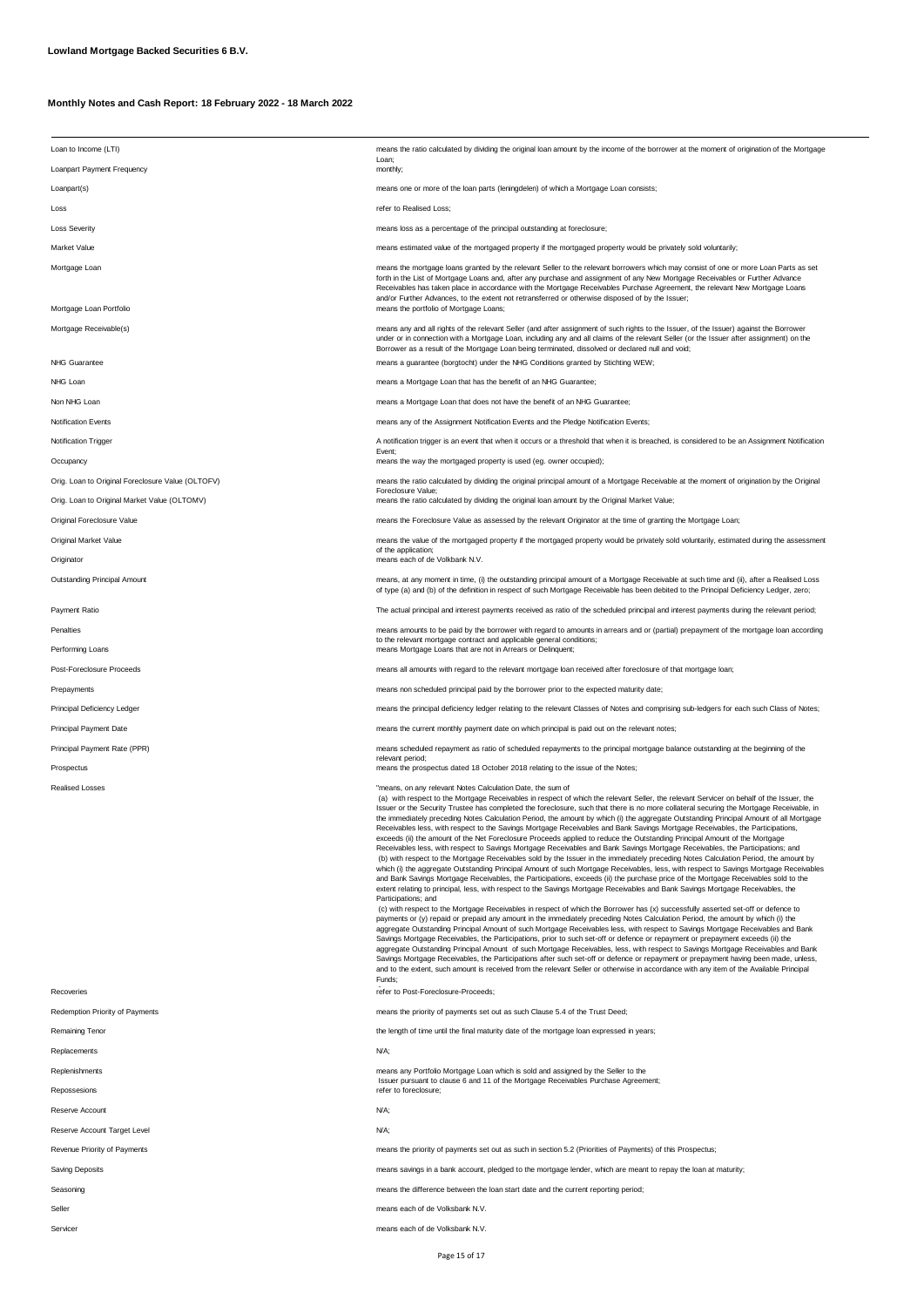| <b>Signing Date</b>               | means 18 October 2018 or such later date as may be agreed between the Issuer, the Seller and the Manager;                                                                                |
|-----------------------------------|------------------------------------------------------------------------------------------------------------------------------------------------------------------------------------------|
| <b>Special Servicer</b>           | N/A;                                                                                                                                                                                     |
| Subordinated Loan                 | N/A;                                                                                                                                                                                     |
| Swap Counterparty                 | N/A;                                                                                                                                                                                     |
| Swap Counterparty Default Payment | N/A;                                                                                                                                                                                     |
| Swap Notional Amount              | N/A:                                                                                                                                                                                     |
| <b>Trust Deed</b>                 | means the trust deed entered into by, amongst others, the Issuer and the Security Trustee dated the Closing Date;                                                                        |
| Weighted Average Life             | means the expected average total number of years needed for the issuer to repay all principal, whereby the time between origination and                                                  |
| Weighted Average Maturity         | each repayment is weighted by the repayment amount;<br>means the expected average number of years between the reporting date and the maturity of each loan, whereby the time between the |
| WEW                               | reporting date and the maturity of each loan is weighted by the size of the loan;<br>Stichting Waarborgfonds Eigen Woning;                                                               |
| <b>WEW Claims</b>                 | means losses which are claimed with the WEW based on the NHG conditions:                                                                                                                 |